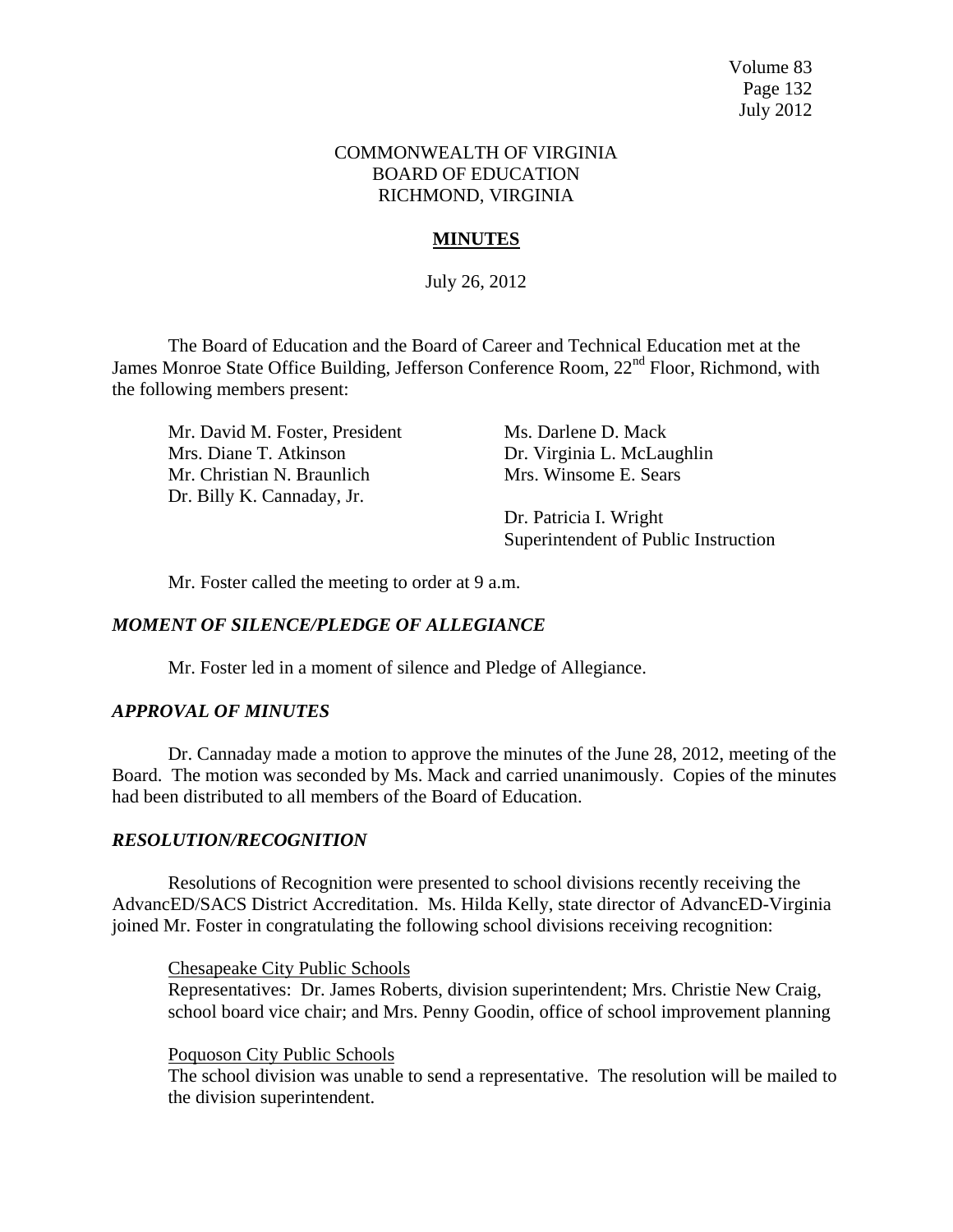## Powhatan County Public Schools

Representatives: Dr. Margaret Meara, division superintendent; Mrs. Sandra Lynch, assistant superintendent for secondary instruction and gifted education; Mrs. Debbie Jones, school board chair; and Ms. Michele Wilson, public information officer

# Radford City Public Schools

Representatives: Dr. Becky Greer, division superintendent; and Mr. Robert Graham, assistant superintendent of instruction

# *PUBLIC COMMENT*

The following persons spoke during public comment: Mary Jo Fields Wendell Roberts Beth Turner Dr. Barbara Gruber Gloria Dalton Dunn Brita Hampton

# *CONSENT AGENDA*

Mrs. Atkinson made a motion to accept the following items on the consent agenda. The motion was seconded by Dr. Cannaday and carried unanimously.

- $\triangleright$  Final Review of Financial Report on Literary Fund
- $\triangleright$  Final Review of Recommendations Concerning Literary Fund Applications Approved for Release of Funds or Placement on a Waiting List

# *Final Review of Financial Report on Literary Fund*

With the Board's approval of the consent agenda, the Board approved the financial report (including all statements) on the status of the Literary Fund as of March 31, 2012.

# *Final Review of Recommendations Concerning Literary Fund Applications Approved for Release of Funds or Placement on a Waiting List*

With the Board's approval of the consent agenda, the Board also approved the action described in the three applications listed below:

- Windsor Middle School—Isle of Wight County, totaling \$7,500,000, is eligible for placement on the First Priority Waiting List at Priority 37.
- Union High School—Wise County, totaling \$7,500,000, is eligible for placement on the First Priority Waiting List at Priority 38.
- Eastside High School—Wise County, totaling \$7,500,000, is eligible for placement on the First Priority Waiting List at Priority 39.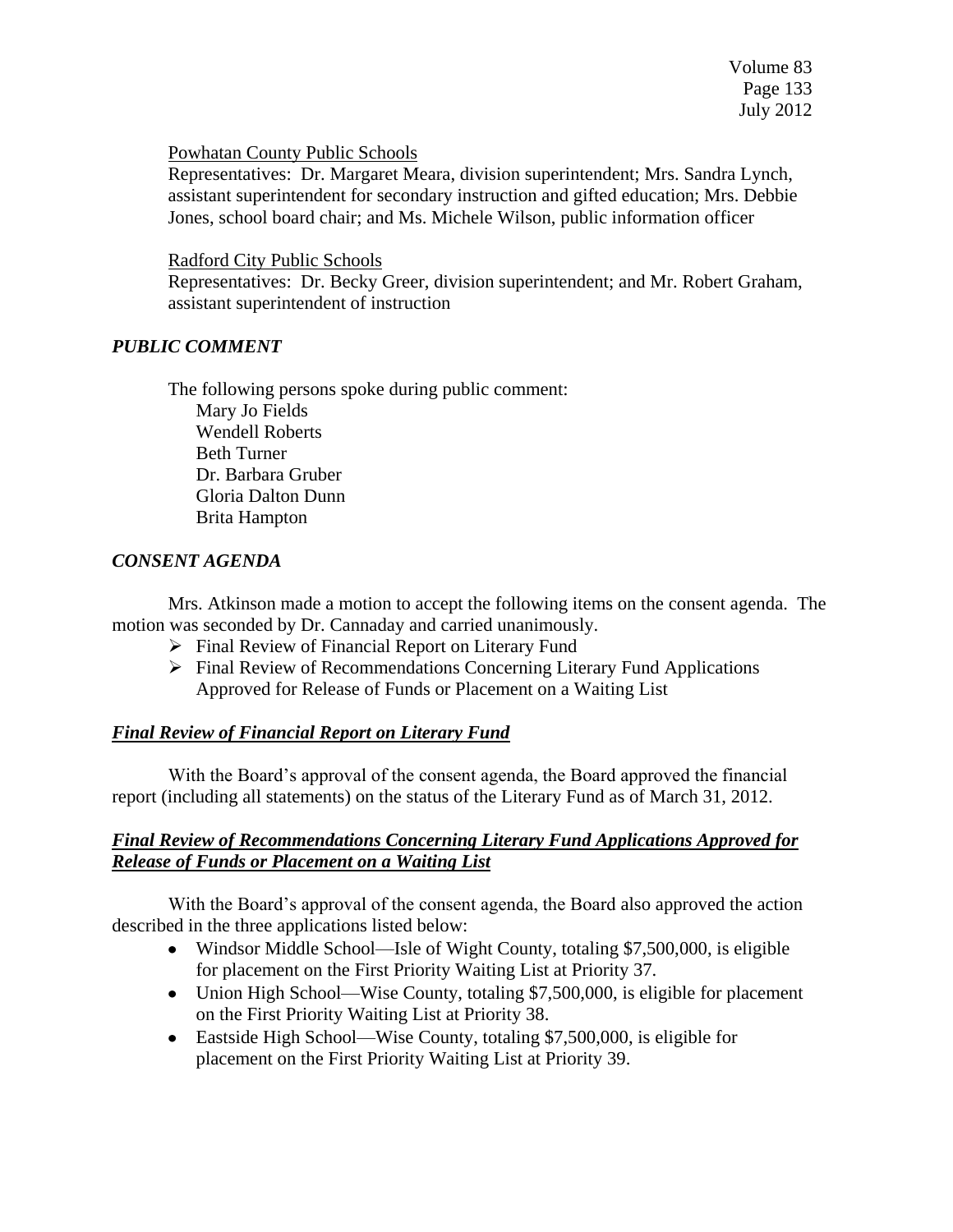# *Action/Discussion Items*

# *Final Review of Revisions to the Board of Education Criteria and Application for Establishing a College Partnership Laboratory School to Conform to SB 475, HB 765, and HB 577 Passed by the 2012 General Assembly*

Mrs. Patty Pitts, assistant superintendent for teacher education and licensure, presented this item. Her presentation included the following:

- Legislation passed in the 2010 Virginia General Assembly and signed by the Governor established college partnership laboratory schools. On January 13, 2011, the Board of Education approved the application for college partnership schools and the procedures for receiving, reviewing, and ruling on college partnership laboratory school applications. Senate Bill 475 (Locke), House Bill 765 (Peace), and House Bill 577 (Bell) were passed by the 2012 General Assembly and require revisions to the Board of Education's application and application process.
- Since the Board's first review of the application and application process, page 8 of the document was amended as follows:

The College Partnership Laboratory Schools Committee report will normally be presented considered for first review at the next regularly scheduled full Board meeting. The applicant will be requested to attend this meeting to answer questions or make comments on the application.

At this meeting At the next regularly scheduled Board meeting following first review, the Board will normally consider the application for final review and will take one of the following actions....

Dr. McLaughlin made a motion to approve the recommended revisions to the Virginia College Partnership Laboratory School Application Process. The motion was seconded by Mr. Braunlich and carried unanimously.

Changes to the Code are noted below:

#### **Sectio[n 23-299.](http://lis.virginia.gov/cgi-bin/legp604.exe?000+cod+23-299) Objectives; definitions.**

B. As used in this chapter:

"At-risk pupil" means a student having a physical, emotional, intellectual, socioeconomic, or cultural risk factor, as defined in Board of Education criteria, which research indicates may negatively influence educational success. "College partnership laboratory school" means a public, nonsectarian, nonreligious school established by a public *or private* institution of higher education that operates a teacher education program approved by the Board of Education. "Governing board" means the board of a college partnership laboratory school that is party to the contract with the Board of Education, with the responsibility of creating, managing, and operating the college partnership laboratory school, and whose members have been selected by the institution of higher education establishing the college partnership laboratory school. The governing board shall be under the control of the institution of higher education establishing the college partnership laboratory school.

#### **Section [23-299.2.](http://lis.virginia.gov/cgi-bin/legp604.exe?000+cod+23-299.2) Establishment and operation of college partnership laboratory schools; requirements.**

C. Pursuant to a college partnership laboratory school agreement, a college partnership laboratory school shall be responsible for its own operations, including, but not limited to, such budget preparation, contracts for services, and personnel matters as are specified in the agreement. A college partnership laboratory school may *also* negotiate and contract with a school board, the governing body of  $\theta$  public *an* institution of higher education, or any third party for the use of a school building and grounds, the operation and maintenance thereof, and the provision of any service, activity, or undertaking that the college partnership laboratory school is required to perform in order to carry out the educational program described in its contract. Any services for which a college partnership laboratory school contracts with a school board or institution of higher education shall not exceed the school division's or institution's costs to provide such services.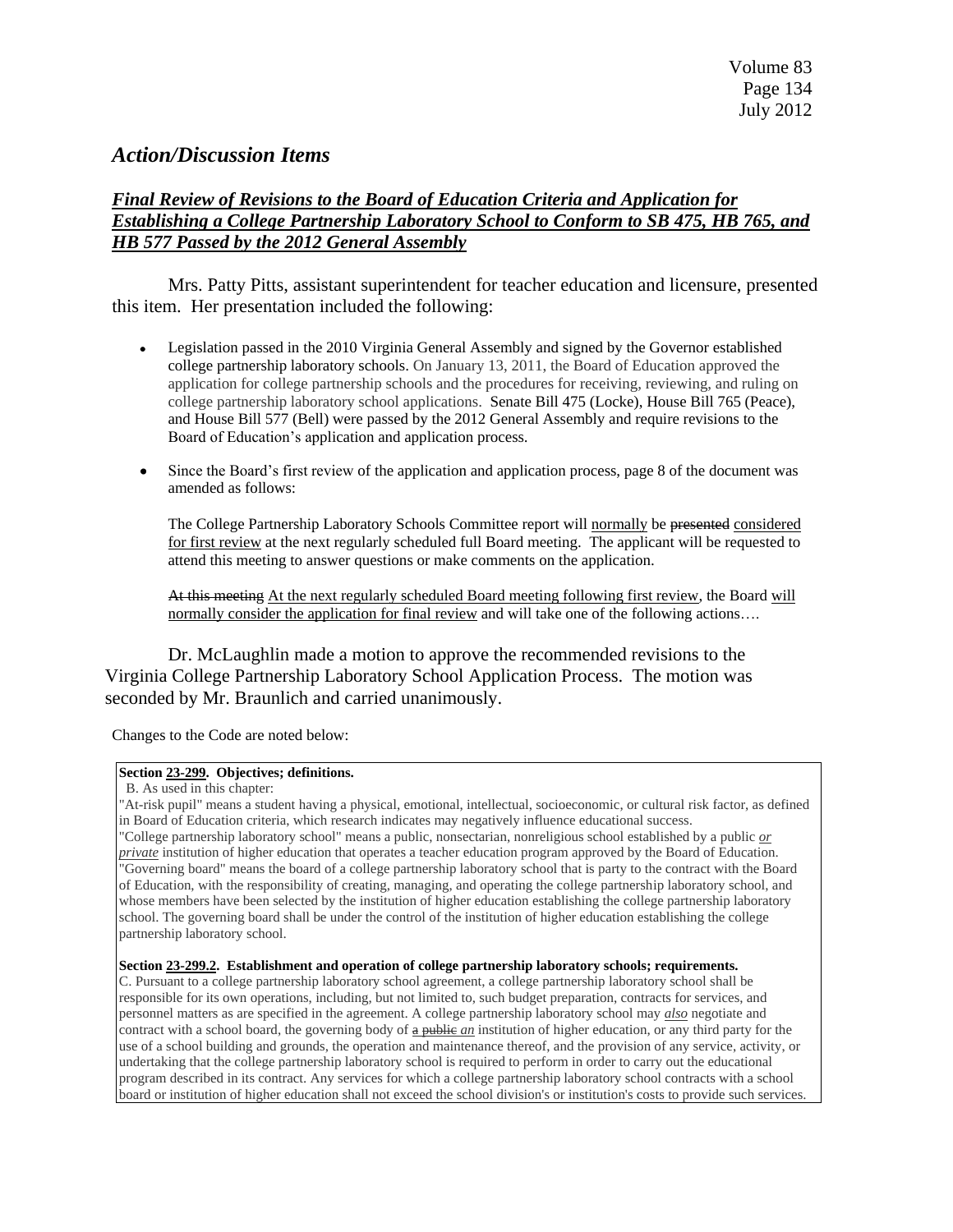D. A college partnership laboratory school shall not charge tuition *for courses required for high school graduation. However, tuition may be charged for courses for which the student receives college credit and for enrichment courses that are not required to earn a Board of Education approved high school diploma*.

E. An approved college partnership laboratory school shall be designated as a local education agency, but shall not constitute a school division.

F. College partnership laboratory schools are encouraged to develop collaborative partnerships with public school divisions for the purpose of building seamless education opportunities for all Virginia students, from preschool to postsecondary education. *An educational program provided to students enrolled in a public school division pursuant to a collaborative partnership between the college partnership laboratory school and the public school division shall be considered to be the educational program of the public school division for purposes of the Standards of Accreditation.*

#### **Section [23-299.4.](http://lis.virginia.gov/cgi-bin/legp604.exe?000+cod+23-299.4) College partnership laboratory school application.**

A. Any public *or private* institution of higher education operating within the Commonwealth and having a teacher education program approved by the Board of Education may submit an application for formation of a college partnership laboratory school.

31. Assurances that the college partnership laboratory school (i) is nonreligious in its programs, admission policies, employment practices, and all other operations and (ii) does not charge tuition*, except as described in subsection D of § [23-](http://lis.virginia.gov/cgi-bin/legp604.exe?000+cod+23-299.2) [299.2](http://lis.virginia.gov/cgi-bin/legp604.exe?000+cod+23-299.2)*.

The purposes of the college partnership laboratory school application are to present the proposed school's academic and operational vision and plans, demonstrate the applicant's capacities to execute the proposed vision and plans, and provide the Board of Education a clear basis for assessing the applicant's plans and capacities. An approved college partnership laboratory school application shall not serve as the school's contract. Within 90 days of approval of a college partnership laboratory school application, the Board of Education and the governing board of the approved school shall execute a contract that clearly sets forth the academic and operational performance expectations and measures by which the college partnership laboratory school will be judged and the administrative relationship between the Board of Education and the college partnership laboratory school, including each party's rights and duties. The performance expectations and measures set forth in the contract shall include but need not be limited to applicable federal and state accountability requirements. The performance provisions may be refined or amended by mutual agreement after the college partnership laboratory school is operating and has collected baseline achievement data for its enrolled students.

#### **Sectio[n 23-299.8.](http://lis.virginia.gov/cgi-bin/legp604.exe?000+cod+23-299.8) Employment of professional, licensed personnel.**

A. College partnership laboratory school personnel shall be employees of the institution of higher education establishing the school.

B. Teachers working in a college partnership laboratory school shall hold a license issued by the Board of Education or, in the case of an instructor in the higher education institution's Board-approved teacher education program, be eligible to hold a Virginia teaching license. Teachers working in a college partnership laboratory school shall be subject to the requirements of §[§ 22.1-296.1](http://lis.virginia.gov/cgi-bin/legp604.exe?000+cod+22.1-296.1) and*,* [22.1-296.2](http://lis.virginia.gov/cgi-bin/legp604.exe?000+cod+22.1-296.2)*, an[d 22.1-296.4](http://lis.virginia.gov/cgi-bin/legp604.exe?000+cod+22.1-296.4)* applicable to teachers employed by a local school board. C. Professional, licensed personnel of a college partnership laboratory school shall be granted the same employment benefits given to professional, licensed personnel in public schools in accordance with the agreement between the college partnership laboratory school and the Board of Education.

#### **Section [23-299.9.](http://lis.virginia.gov/cgi-bin/legp604.exe?000+cod+23-299.9) Funding of college partnership laboratory schools.**

E. Any *tuition, room and board, and any other* educational and related fees collected from students enrolled at a college partnership laboratory school shall comply with Board of Education regulations and shall be credited to the account of such school.

## *Final Review of the Consensus Report from the Board of Education Charter School Committee on the Proposed Loudoun Math and IT Academy Charter School Application*

Mrs. Diane Jay, associate director for program administration and accountability, presented this item. Her presentation included the following:

The Board of Education Charter School Committee met on May 23, 2012, to discuss the charter school application submitted by the Loudoun Math and IT Academy in Loudoun County and to meet with the applicant. The table below displays the committee's recommendation as to whether the components of the application meet the Board's approval criteria.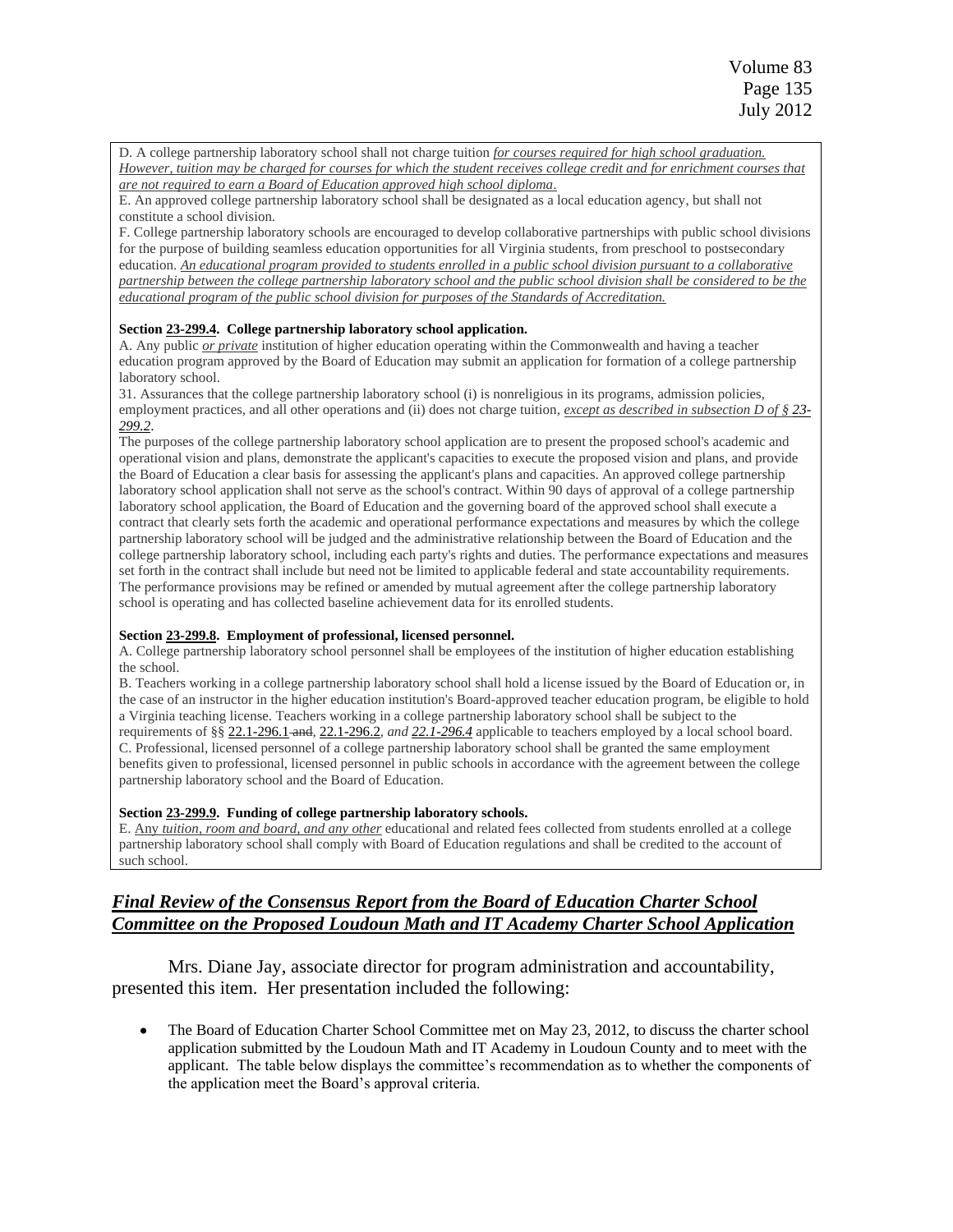Volume 83 Page 136 July 2012

|             | <b>Required Application Components</b> | Met the   |
|-------------|----------------------------------------|-----------|
|             |                                        | Criterion |
| П.          | <b>Mission Statement</b>               | Yes       |
| III.        | Goals and Educational Objectives       | Yes       |
| IV.         | Evidence of Support                    | Yes       |
| V.          | <b>Statement of Need</b>               | Yes       |
| VI.         | <b>Educational Program</b>             | Yes       |
| VII.        | <b>Enrollment Process</b>              | Yes       |
| VIII.       | <b>Economic Soundness</b>              | Yes       |
| IX.         | Displacement                           | Yes       |
| $X_{\cdot}$ | Management and Operation               | Yes       |
| XI.         | <b>Employment Terms and Conditions</b> | Yes       |
| XII.        | Liability and Insurance                | Yes       |
| XIII.       | Transportation                         | Yes       |
| XIV.        | <b>Residential Charter School</b>      | N/A       |
| XV.         | <b>Disclosures</b>                     | Yes       |

Board members noted concerns regarding the fiscal soundness of practices at Chesapeake Science Point Public Charter School in Anne Arundel County, Maryland, a school from which the Loudoun Math and IT Academy (LMITA) was modeled. LMITA founding members noted that the public charter school will have a business manager working day-to-day to manage finances of the school with assistance from a certified public accountant, finances will be reviewed monthly, Loudoun County Public Schools will receive financial information on a regular basis, and an audit will be conducted annually.

Mrs. Atkinson made a motion to approve the Charter School Committee's recommendation that the application for Loudoun Math and IT Academy in Loudoun County meets all applicable Board of Education charter school application criteria. The motion was seconded by Dr. Cannaday and carried unanimously.

## *Final Review of Proposed Revisions to the Board of Education Criteria for Character Education*

Dr. Cynthia Cave, director for student services, presented this item. Her presentation included the following:

- Section 22.1-208.01. A. of the *Code of Virginia* requires each local school board to establish a  $\bullet$ character education program, and § 22.1-208.01. B. requires the Board of Education to establish criteria for character education programs consistent with the *Code*. On February 24, 2000, the Board of Education approved criteria for character education programs, which were developed by a committee of parents, teachers and administrators.
- On June 28, 2012, proposed revisions to the Board of Education's criteria for character education programs were presented for first review, in order that the criteria align with the *Code*, as a result of legislation from the 2012 General Assembly session. As part of this first review, the Board further proposed that its criteria specify that programs be implemented at the middle school level, as well as at the named elementary and secondary levels.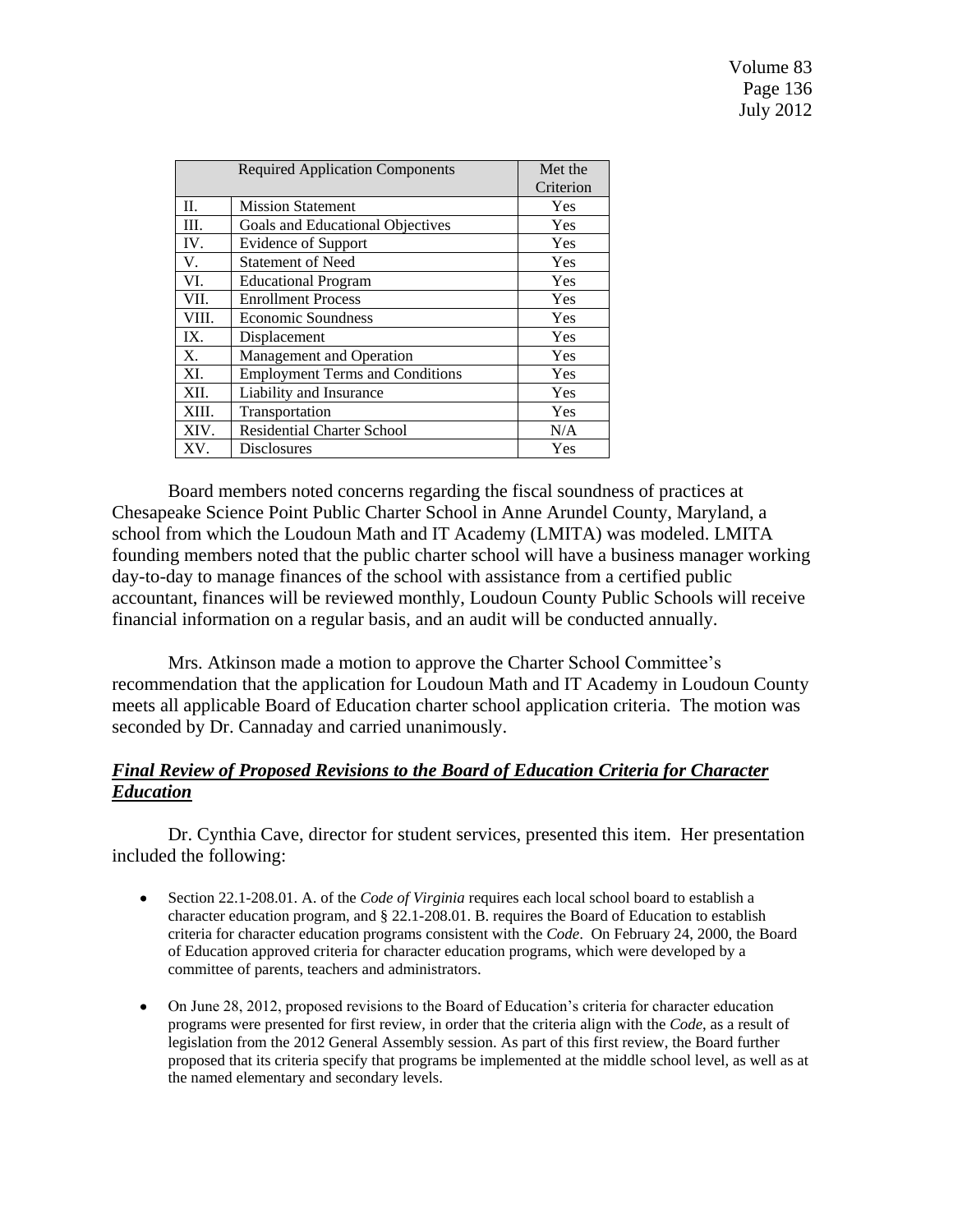Volume 83 Page 137 July 2012

The proposed revisions to the criteria for alignment with HB 1179 (2012) include the following:

Each local character education program shall:

- 1. Be developed in cooperation with the students, parents, and the community-at-large.
- 2. Specify those character traits to be taught, selecting from those which are common to diverse social, cultural, and religious groups and meeting the requirements of §22.1-208.01 of the *Code*.
- 3. Avoid indoctrination of any religious or political belief.
- 4. Be implemented at the elementary, middle, and secondary levels.
- 5. Complement the state Standards of Learning, be interwoven into existing curricula or established as a separate program, and taught primarily by example, illustration, and participation.
- 6. Provide for relevant professional development and adequate resources.
- 7. Include a method for program evaluation.
- 8. Be held during the regular school year and/or summer to include programming in a youth development academy, or both.

During the discussion, it was suggested that cyber bullying is addressed along with character education when posted on the Department's Web site and sent by Superintendent's Memorandum to school divisions.

Ms. Mack made a motion to approve the proposed amendments to the Board's criteria for character education programs to conform to HB 1179. The motion was seconded by Mr. Braunlich and carried unanimously.

### *Second Review of the Proposed Regulations Governing Unexcused Absences and Truancy*

Dr. Cynthia Cave also presented this item. Her presentation included the following:

- On September 17, 2009, the Board of Education authorized a Notice of Intended Regulatory Action  $\bullet$ (NOIRA) to add new regulations governing reporting of student nonattendance and any concomitant policies and procedures. Staff worked with a statewide advisory committee of twenty-seven members to discuss attendance issues and to draft proposed regulations.
- On June 29, 2010, Executive Order 14 was issued, requiring that proposed regulations go forward by 180 days from the posting of the NOIRA on the Regulatory Town Hall. The NOIRA was resubmitted and approved by the Board on July 22, 2010, in order to comply with the new timeline of the Executive Order. On January 13, 2011, the Board of Education waived first review and authorized staff to proceed with the remaining steps required by the Administrative Process Act (APA).
- During the 2012 General Assembly session, HB 886 was enacted to require the Board of Education to promulgate regulations addressing truancy as follows:

That the Board of Education shall promulgate regulations by July 1, 2013, to address truancy. In promulgating these regulations, the Board shall address the following: (i) provisions for early intervention at the school level for repeated unexcused absences; (ii) identification of and a plan to address a student's academic, social, familial, and other barriers that impede attendance in school; and (iii) arrangement of conferences that may be necessary between school personnel, students, parents, and community services providers, as appropriate, to address plans and strategies to improve student attendance, including but not limited to, referrals to family assessment and planning teams.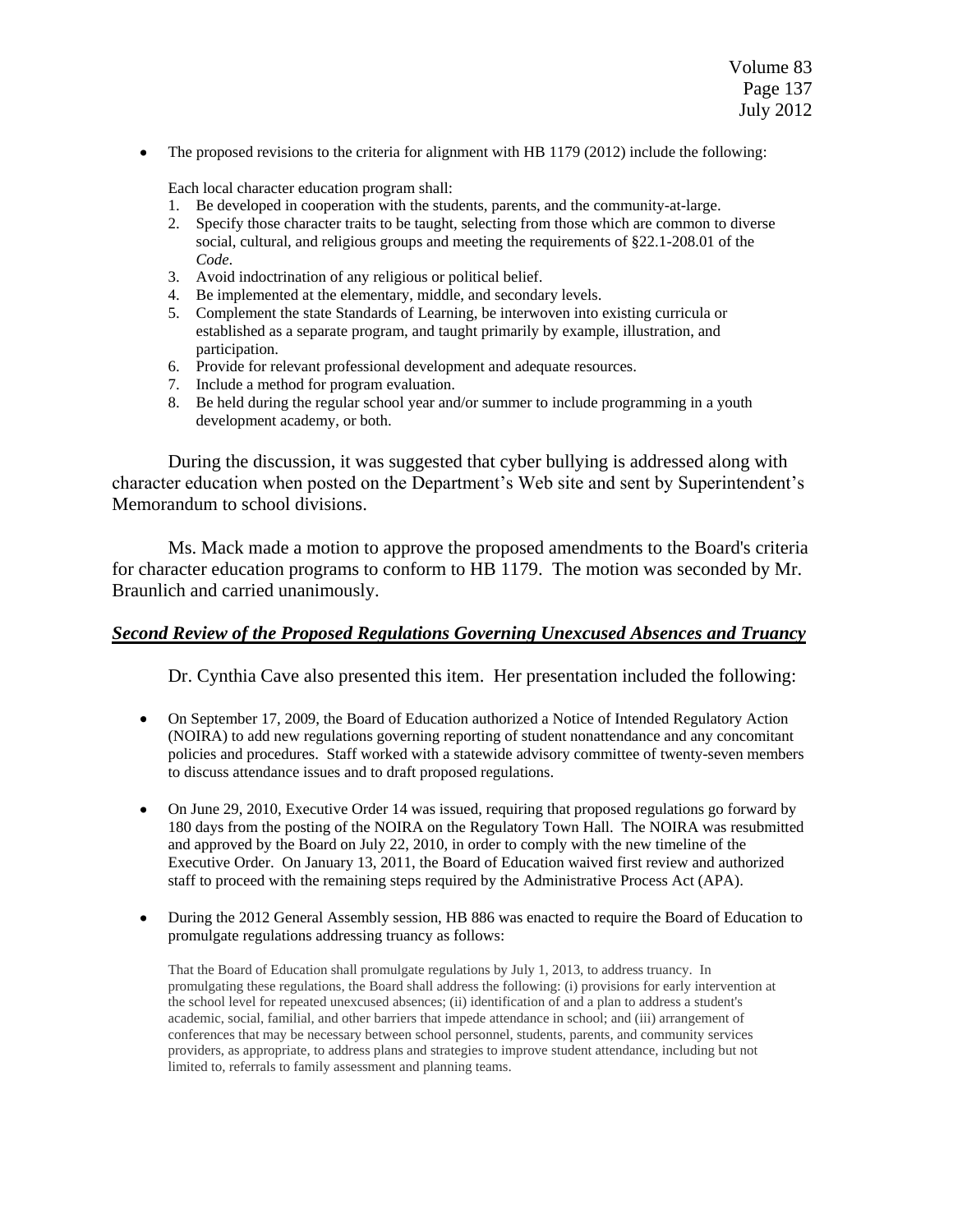The Governor vetoed the bill because the Board of Education was in the final stages of the process of promulgating the proposed *Regulations Governing Unexcused Absences and Truancy.* His veto explanation follows:

*While this Section I legislation has a worthy goal, it is not necessary since the Virginia Board of Education is currently in the process of promulgating Regulations Governing Unexcused Absences and Truancy [8 VAC 20 - 730]. These new regulations will govern the collection and reporting of truancy-related data and provide guidance on school attendance policy. The proposed regulations were initiated in 2010, and are in the final stages of the Administrative Process Act (APA). As the Board of Education completes the regulatory process, I will ask the Board via letter to address the criteria outlined in HB 886, and consider emphasizing the importance of working with the parents and the community organizations early in the process, before truancy becomes a serious problem for a student. I am confident the laudable intent of HB 886 can easily be addressed in the truancy regulations currently being promulgated by the Virginia Board of Education. Hence, HB 886 is not necessary.*

On March 22, 2012, a public hearing was held to receive comments about the proposed regulations. There were three submittals of public comments received during the continued APA process, with no comments received in opposition to the proposed regulations. Based on comments received and on the proposed HB 886 and the Governor's veto message, the proposed regulations have been amended to provide clarity and to increase specificity.

Part I of the regulations, 8VAC 20-730-10, which provides definitions of terms, has been amended as follows:

- Definition of "attendance plan" amended to specify participating school representatives, to include resolution of a student's nonattendance, and to include participation by the student
- Definition of "attendance conference" amended to remove "if appropriate" from attendance of student at the conference in order to align with the *Code* and to specify role of community representatives
- Definition of "court referral" amended to replace "referral...to intake worker" with "filing a complaint" through petition" for clarity. "Records of interventions regarding the student's unexcused absences" added to list of materials provided for specificity
- Definition of "excused absence" amended to replace "excuse" with "reason" and to add "authority" to school administration for consistency. "Absences resulting from suspensions shall be considered excused" added for consistency and similar phrase stating that absences for suspensions shall not be considered unexcused removed from definition of "unexcused absence." "Expelled students continue to remain under the provisions of compulsory school attendance, *Code of Virginia,* § 22.1-254‖ added for clarity.
- Definition of "multidisciplinary team" amended to specify ability to participate in addressing student attendance. Reference to how work is done deleted
- Definition of "parent" amended to align with *Code*, "legal custodian(s)" added
- Definition of "unexcused absence" amended to delete references to missing "part of the scheduled instructional school day without permission from an administrator" as an unexcused absence. School division policies vary on how partial absences from school without acceptable reasons are counted. In some cases, a school division policy is different for how absences are counted in elementary schools (whole days) to how they are counted in high schools (specified hours for block schedules or class periods in high school.) Also, in some cases, records of an unexcused tardy or unexcused early dismissal are kept, and follow up occurs with the family and student; however, for purposes of truancy, unexcused absences are based on full days. To avoid potential complicating of division data reporting systems and overloading of court cases required by the *Code* after seven unexcused absences, the definition was changed to missing a full day only, with the recognition of the importance and goal of early intervention in attendance problems remaining in the regulations' Foreword. This proposed change also aligns the definition of "unexcused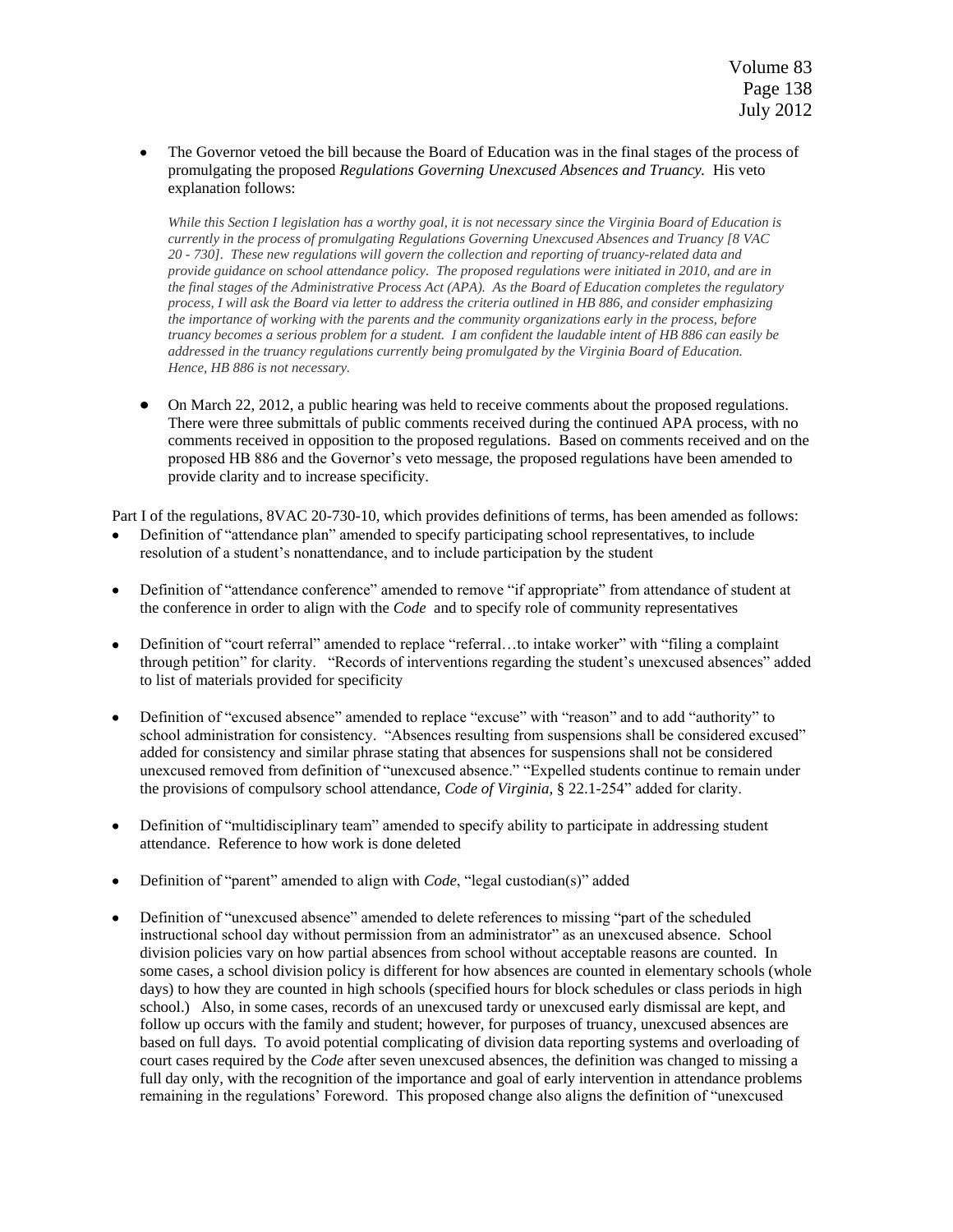absence" with that of the federal Uniform Data Set (UDS) guidelines supporting the No Child Left Behind Act, which is missing an entire school day. The definition of "unexcused absence" was also amended to replace "excuse" with "reason," to add "authority" to "school administration," and to replace school "administrator" with "administration" for consistency. A further amendment is the deletion of "absences resulting from suspensions shall not be considered unexcused" from this definition and adding similar phrasing to the definition of "excused absence."

Note that the proposed definition of truancy is "the act of accruing one or more unexcused absences." This definition differs from the federal UDS guide supporting NCLB, which defines truancy as "a pattern of repeated unexcused absences from compulsory education." The reporting requirement from the UDS is that states collect and report data on truancy rates. The "truancy rate" as defined by UDS is "the rate of students who have 10 or more unexcused absences per year per 100 students, with the definition of ‗unexcused' based on local definition. Prior to the issuance of the federal guidance, the Virginia Department of Education had determined that a report of truancy rates be based on unexcused absences of seven or more. Reporting ten or more unexcused absences, instead of seven, can be easily achieved.

Part II, 8VAC 20-730-20, which provides process and responsibilities for addressing unexcused absences, has been amended as follows:

- Under  $A(1)$ , Sentence added to state "Early intervention with the student and parent(s) shall take place for repeated unexcused absences" to reinforce the timely identification of repeated unexcused absences and early intervention to address nonattendance reasons
- Under A.(2), "with the student and parent(s)" has been added after "attendance plan shall be made" to align  $\bullet$ with the *Code*
- Under A. $(3)$ , "fifteen" replaced with " $15$ "
- Under A. $(3)$ , "calendar" added before "days" for clarity
- Under A.(3), "when applicable" after "student" deleted to align with the *Code*
- Under A.(4), addition of "all records of intervention regarding the student's unexcused absences, such as" added before list of materials to accompany petition to Juvenile and Domestic Relations Court for specificity
- Under  $A(4)$ , The phrase "presented to the intake worker" deleted and replaced with "attached to the petition" for specificity
- Under A.(4), Deletion of "The decision shall be made by the intake worker either to divert the case or to file the petition for presentation before the court." because it is unnecessary.
- Under B., the phrase "This record does not become a part of the student's permanent scholastic record" deleted for consistency with *Code* requirements for the student record

Part III, 8VAC 20-730-30, which provides requirements for data collection and reporting, has been amended as follows:

Under "5," the phrase "court referral" before "petition" deleted and "or if proceedings against parents were instituted, and the reason" added after "petition was filed" for specificity and consistency

The Board discussed the definition of excused absences as defined in VAC 20-730-20 and agreed to add a new subsection. The Board approved the following addition and revisions to the proposed regulations: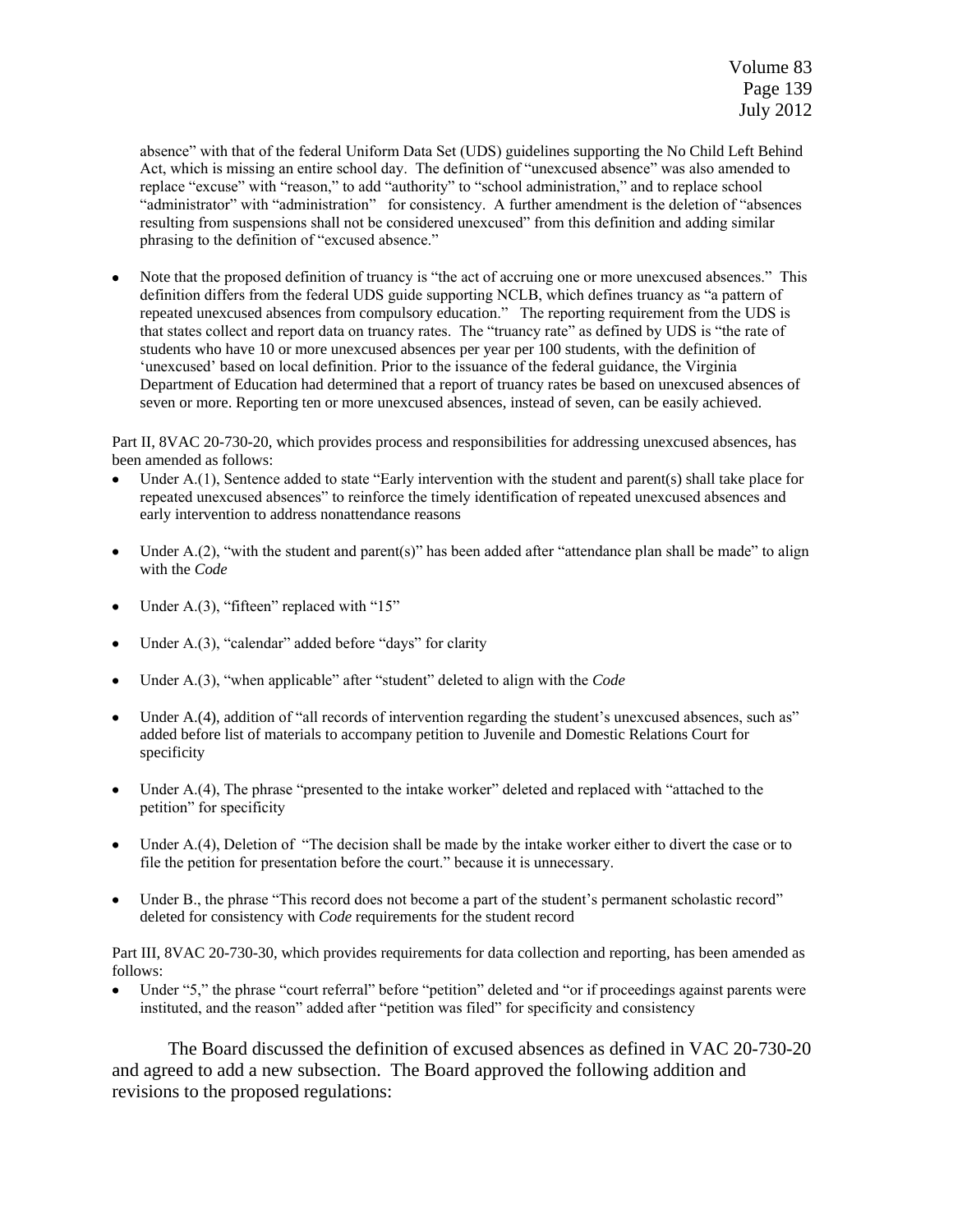8VAC 20-730-20. Unexcused Absences Intervention Process and Responsibilities.

[A. Each local school board shall provide guidance regarding what would constitute an excused absence in order to address when the explanation provided by the parent will be determined to be reasonable and acceptable.

[B. Each local school board shall develop procedures to ensure that appropriate interventions will be implemented when a student engages in a pattern of absences less than a full day the explanation for which, if it were a full-day absence, would not be deemed an excused absence.]

[A] [C.] The following intervention steps shall be implemented to respond to unexcused absences from school and to engage students in regular school attendance.

[3. The school principal or designee, or the attendance officer, shall schedule a faceto-face attendance conference within ten school days from the date of the student's sixth unexcused absence for the school year. The attendance conference must be held within [fifteen] 15 calendar school] days from the date of the sixth unexcused absence. The conference shall include the parent, student [(when applicable)], and school personnel (which may be a representative(s) from the multidisciplinary team) and may include community service providers.

The Board also approved the use of the phrase *school administration* in the document, instead of school administration authority. The Board also clarified that attendance conferences must be held within 15 school days from the date of the sixth unexcused absence, as opposed to 15 calendar days.

Dr. McLaughlin made a motion to accept for second review the proposed *Regulations Governing the Collection and Reporting of Truancy Related Data and Student Attendance Polices* and authorize an additional 30-day public comment period. The motion was seconded by Dr. Cannaday and carried unanimously.

## *First Review of Proposed State Approved Textbooks for K-12 Science*

Dr. Linda Wallinger, assistant superintendent for instruction, presented this item. Dr. Wallinger recognized Department staff, Eric Rhoades, science coordinator, and Barbara Young, science specialist, and thanked them for their work. Dr. Wallinger's presentation included the following:

On March 24, 2011, the Board of Education authorized the Department to begin the process of the K-12 science textbooks review using a timeline approved by the Board. The Department of Education used the new textbook process approved by the Board in March 2011, to conduct the textbook review. In November 2011, the review committees received the science textbook samples along with K-12 *Science Standards of Learning* textbook correlations from publishers. Members of these committees conducted individual analyses of the materials prior to meeting with the full committee. In March 2012, the committees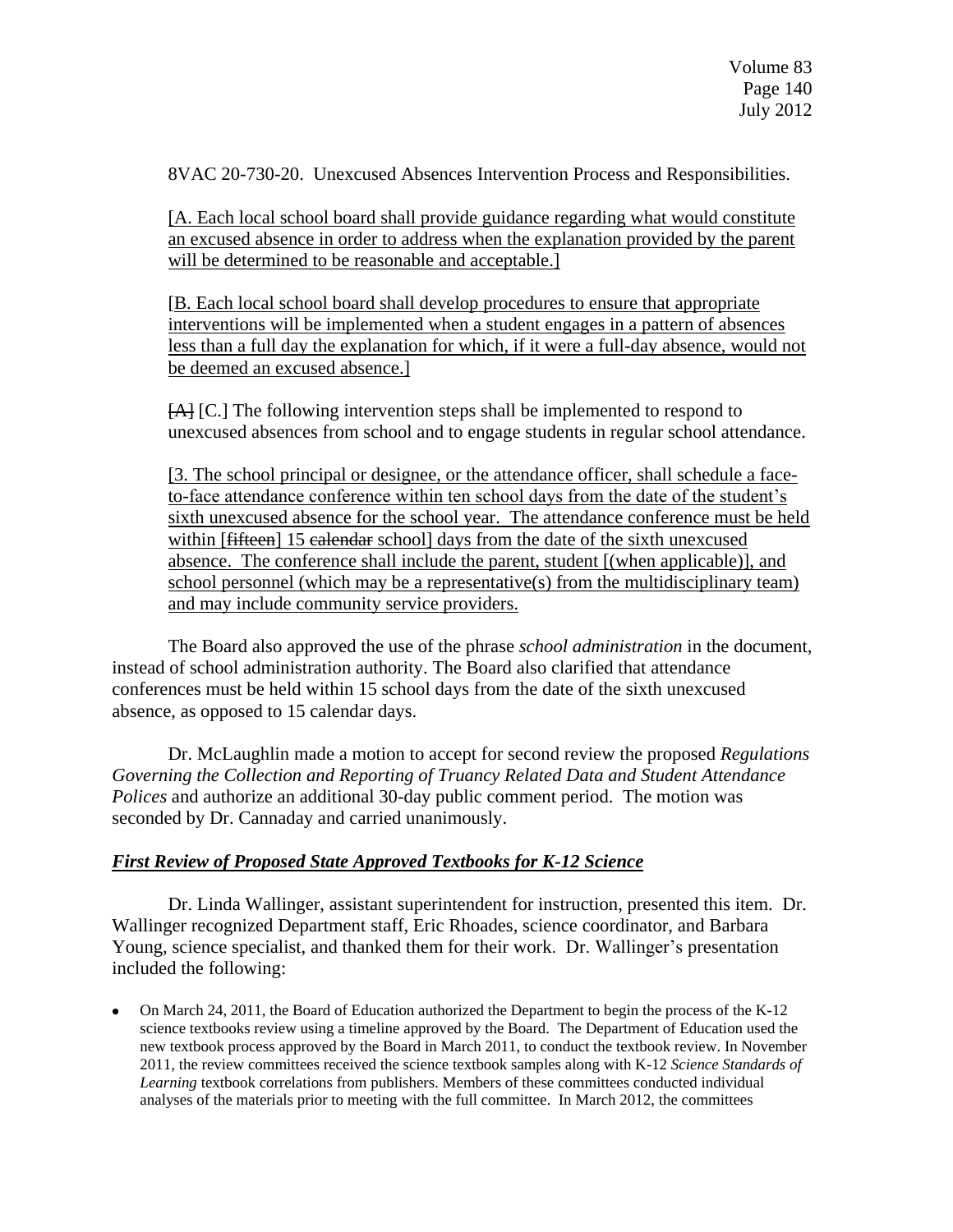convened in Richmond to reach consensus on their reviews of the submitted materials. The consensus evaluations were shared with publishers, and publishers were given an opportunity to respond to the committees' reviews and recommendations. Requests by publishers for reconsideration were examined carefully by Department of Education staff members, as they prepared the list of proposed approved science textbooks.

- In all, 8 publishers are represented on the list of proposed recommended science textbooks. The list contains 56 proposed recommended science textbooks and includes the status of the Publisher's Certification and Agreement forms for each
- The science textbooks submitted for review may be reviewed at the following eight sites around the State: The College of William and Mary, George Mason University, James Madison University, Radford University, The University of Virginia's College at Wise, Longwood University, Old Dominion University, and J. Sergeant Reynolds Community College, Parham Road Campus.

The Board discussed rapid changes being made to digital textbooks and materials, and noted that publishers must notify the Department and school divisions who purchased the materials when changes are made. Members discussed the possible need for new regulations to hold publishers accountable when digital changes are made to textbooks, to provide legal protection for local school divisions.

The Board accepted for first review the list of proposed recommended K-12 science textbooks. The Department of Education will conduct a 30-day public comment period, and will present a final list of proposed approved textbooks for K-12 science in September 2012.

# *First Review of a Request for Increased Graduation Requirements from a Local School Board*

Ms. Anne Wescott, assistant superintendent for policy and communications, presented this item. Ms. Wescott acknowledged Dr. Deran Whitney, superintendent, Suffolk City Public Schools. Her presentation included the following:

- Suffolk City Public Schools is requesting that the Board of Education approve an additional graduation requirement for the Standard and Advanced Studies Diplomas. This is proposed to become effective for first-time  $9<sup>th</sup>$  grade students in the 2012-2013 school year. Students would be required to complete 50 hours of voluntary participation in community service or extracurricular activities. Activities that would satisfy this requirement would include the following:
	- $\checkmark$  Volunteering for a charitable organization that provides services to the poor, sick or less fortunate;
	- $\checkmark$  Participating in Boy Scouts, Girl Scouts, or similar youth organizations;
	- $\checkmark$  Participating in JROTC;
	- $\checkmark$  Participating in political campaigns or government internships, or Boys State, Girls State, or Model General Assembly; or
	- $\checkmark$  Participating in school-sponsored extracurricular activities that have a civics focus.
- Students would be required to complete at least 16 hours of community service by the end of the  $9<sup>th</sup>$ grade, an additional 17 hours of community service by the end of the  $10<sup>th</sup>$  grade, and an additional 17 hours of community service by the end of the  $11<sup>th</sup>$  grade. School counselors will monitor students' progress in meeting these expectations.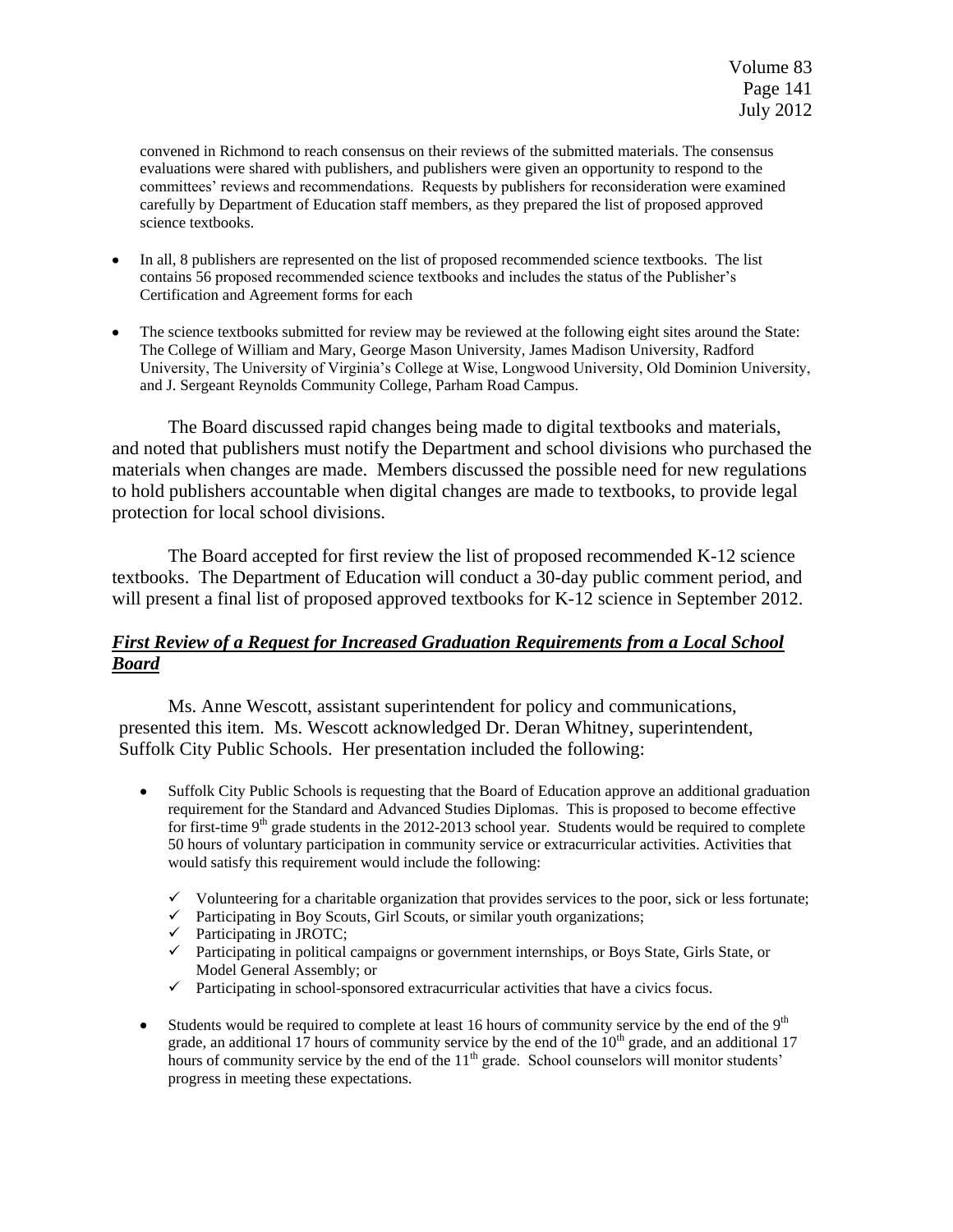- The division superintendent may waive the community service requirement when there are extenuating circumstances. Extenuating circumstances would mean student illness, death of a family member, student transfer to Suffolk Public Schools during their junior or senior year, homelessness, natural disaster, injury, or disability which would impact the student's ability to satisfy the community service requirement.
- It should be noted that the requirements for community service are virtually identical to the requirements for community service required to earn a Diploma Seal for Excellence in Civics Education.
- For the 2011-2012 school year, the Virginia On-Time Graduation Rate for Suffolk Public Schools was 81.2 percent, and the dropout rate was 10.8 percent. For the three high schools, the ratings were as follows:

| <b>High School</b> | <b>Graduation and</b><br><b>Completion Index</b> | Virginia On-Time<br><b>Graduation Rate</b> | <b>Dropout Rate</b> |
|--------------------|--------------------------------------------------|--------------------------------------------|---------------------|
| King's Fork        | 82                                               | 78.6                                       | 13.4                |
| Lakeland           | 83                                               | 78.3                                       | 12.5                |
| Nansemond River    | 92                                               | 87.7                                       | 5.3                 |

The school division engaged parent representatives for feedback before the school board took action on  $\bullet$ this proposed requirement.

During the discussion, it was suggested that students decide which organizations to perform community service for. It was also suggested that the effective date is changed to the 2013-2014 school year.

The Board accepted the request from Suffolk City Public Schools for first review.

## *First Review of Modifications to the Academic Review Process*

Dr. Kathleen Smith, director for school improvement, presented this item. Her presentation included the following:

Based on the approval of *Virginia's Application for U.S. Department of Education Flexibility from*   $\bullet$ *Certain Requirements of the Elementary and Secondary Education Act of 1965* (ESEA), the academic review process guidelines must be modified to include provisions for schools designated as Title I *Priority* or *Focus* schools under this approved application. The criteria for identification as *Priority* or *Focus* school as described in the approved application are provided below.

#### Criteria for the Identification of Priority Schools

Based on 723 schools identified as Title I in school year 2011-2012, Virginia will identify a number of schools equal to five percent of the state's Title I schools, or 36 schools (5 percent of 723 schools), as priority schools for school year 2012-2013. Priority schools will be identified as Tier 4 schools. If identified as a priority school, the school must select a Lead Turnaround Partner and implement one of the four USED models as required in *Virginia's Application for U.S. Department of Education Flexibility from Certain Requirements of the Elementary and Secondary Education Act of 1965*  (ESEA)*.* The state will identify any school meeting one or more of the criteria below as a priority school: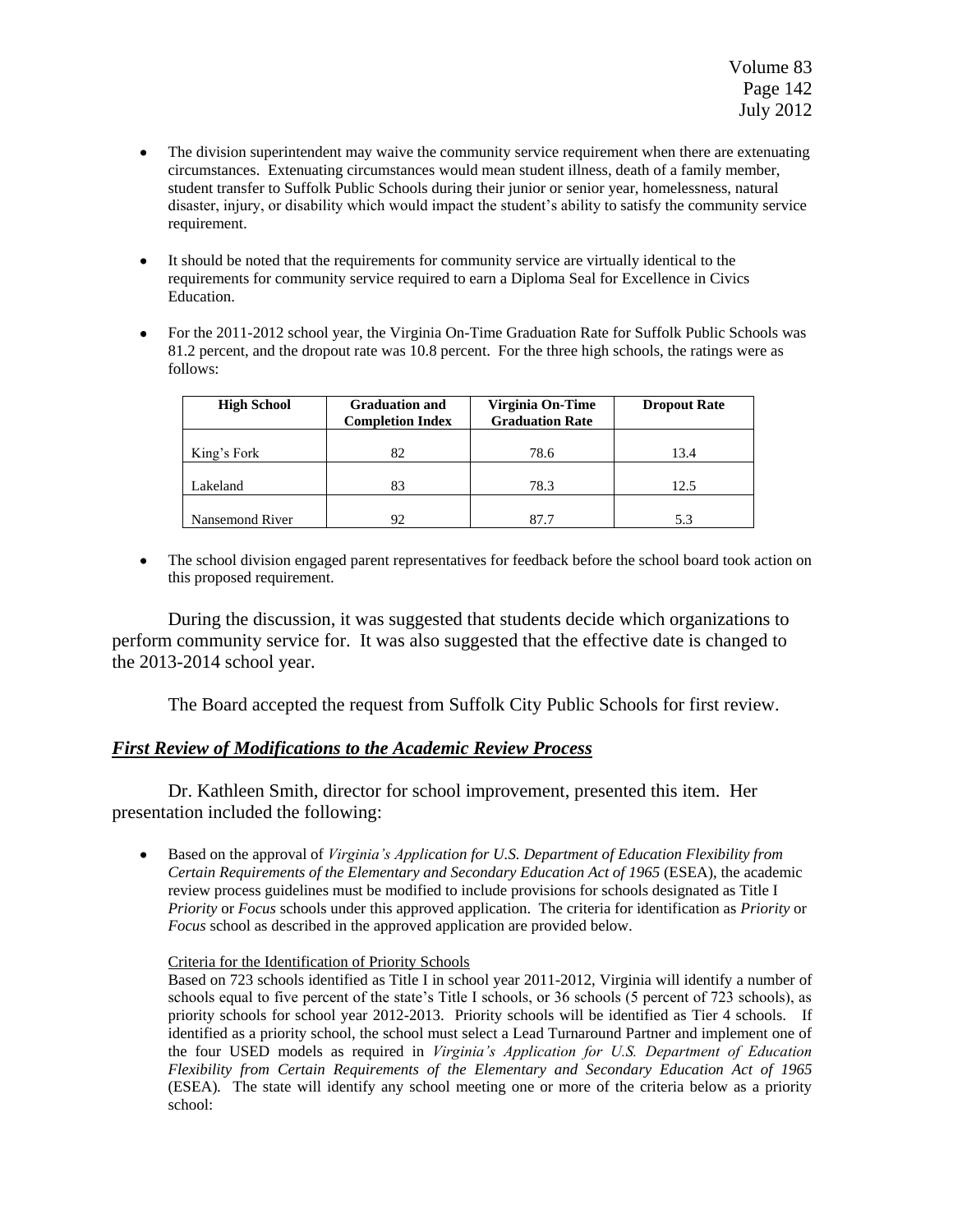| Criterion A | Schools receiving School Improvement Grant (SIG) funds under Section<br>1003(g) of ESEA in Federal Fiscal Year 2009 (Cohort I) or 2010 (Cohort II) and identified and<br>served as a Tier I or Tier II school |
|-------------|---------------------------------------------------------------------------------------------------------------------------------------------------------------------------------------------------------------|
| Criterion B | Title I high schools with a federal graduation indicator <sup>*</sup> of 60 percent or less for two or more<br>of the most recent consecutive years                                                           |
| Criterion C | Title I schools based on the "all students" performance in reading and/or<br>mathematics performance on federal AMOs                                                                                          |
| Criterion D | Title I schools failing to meet the 95 percent participation rate in reading and/or mathematics<br>for three consecutive years                                                                                |

\* The ESEA federal graduation indicator recognizes only Standard and Advanced Studies diplomas.

#### Criteria for the Identification of Focus Schools

For accountability purposes, *Title I schools* with one or more proficiency gap groups not meeting performance expectations in reading and mathematics will be considered for inclusion in the focus school category. Title I schools with one or more proficiency gap groups failing to meet the 95 percent participation rate in reading and/or mathematics will also be considered for inclusion in the focus school category. The department will identify from the list of schools ranked by proficiency gap points a number equal to 10 percent of the state's total Title I schools (72 schools). Focus schools will be identified as Tier 3 schools. Virginia's academic review process emphasizes the participation and continuous involvement of division-level administrators in the school improvement process as well as targeted interventions at the school level for students at-risk for not passing a grade-level assessment. The academic review process is aligned to the requirements for focus schools in the *Application for U.S. Department of Education Flexibility from Certain Requirements of the Elementary and Secondary Education Act of 1965* (ESEA)*.*

The Department of Education is required to develop academic review guidelines to support schools that are *Accredited with Warning* (in specific academic areas and/or in achievement of the minimum threshold for the graduation and completion index) or *Provisionally Accredited–Graduation Rate* (8VAC 20-131-310). Concurrently, the Department of Education provides support to schools that are designated as *Priority* or *Focus* schools in accordance with Virginia's approved waiver *Application for U.S. Department of Education Flexibility from Certain Requirements of the Elementary and Secondary Education Act of 1965* (ESEA). While some schools are designated for technical assistance because they fail to meet federal achievement thresholds, many schools fail to meet both state and federal thresholds. The proposed guidelines establish a differentiated academic review process to address academic and graduation issues for schools that are working to meet state and/or federal accountability achievement requirements. Below is the differentiated academic review process based on tier.

|                               | School Tier/Accountability Status                                                                                                                                                                                |                                                                                                                                                                                                                            |                                                                                                                                                                   |                                                                                                                                                                                                         |
|-------------------------------|------------------------------------------------------------------------------------------------------------------------------------------------------------------------------------------------------------------|----------------------------------------------------------------------------------------------------------------------------------------------------------------------------------------------------------------------------|-------------------------------------------------------------------------------------------------------------------------------------------------------------------|---------------------------------------------------------------------------------------------------------------------------------------------------------------------------------------------------------|
|                               | Tier 1: Title I or non-Title<br>I Schools Accredited with<br><b>Warning or Provisionally</b><br>Accredited that Meet<br>Federal Benchmarks for<br>Each of the Three<br>Proficiency Gap Groups                    | Tier 2: Title I or non-Title I<br>Schools Accredited with<br><b>Warning or Provisionally</b><br>Accredited that Do Not<br>Meet Federal Benchmarks<br>for Each of the Three<br>Proficiency Gap groups                       | Tier 3: Title I Focus<br><b>Schools</b><br>Not Fully Accredited                                                                                                   | Tier 4: Title I Priority<br><b>Schools</b><br>Not Fully Accredited                                                                                                                                      |
| Year 1<br>of<br><b>Status</b> | • Assignment of SEA<br>contractor<br>• Needs sensing interview<br>• Formation of school and<br>division support teams<br>• On-site review led by<br>SEA contractor and<br>LEA with participation<br>by other LEA | • Assignment of SEA<br>contractor<br>• Needs sensing interview<br>• Formation of school and<br>division support teams<br>• On-site review led by<br>SEA with participation<br>by other assigned SEA<br>contractors and LEA | • Assignment of SEA<br>contractor<br>• Needs sensing<br>interview<br>• Formation of school<br>and division support<br>teams<br>• Implement all<br>requirements in | • Assignment of SEA<br>contractor<br>• Implement all<br>requirements of USED<br><b>Turnaround Principles</b><br>or USED Turnaround<br>Model including the<br>requirement to select a<br>Lead Turnaround |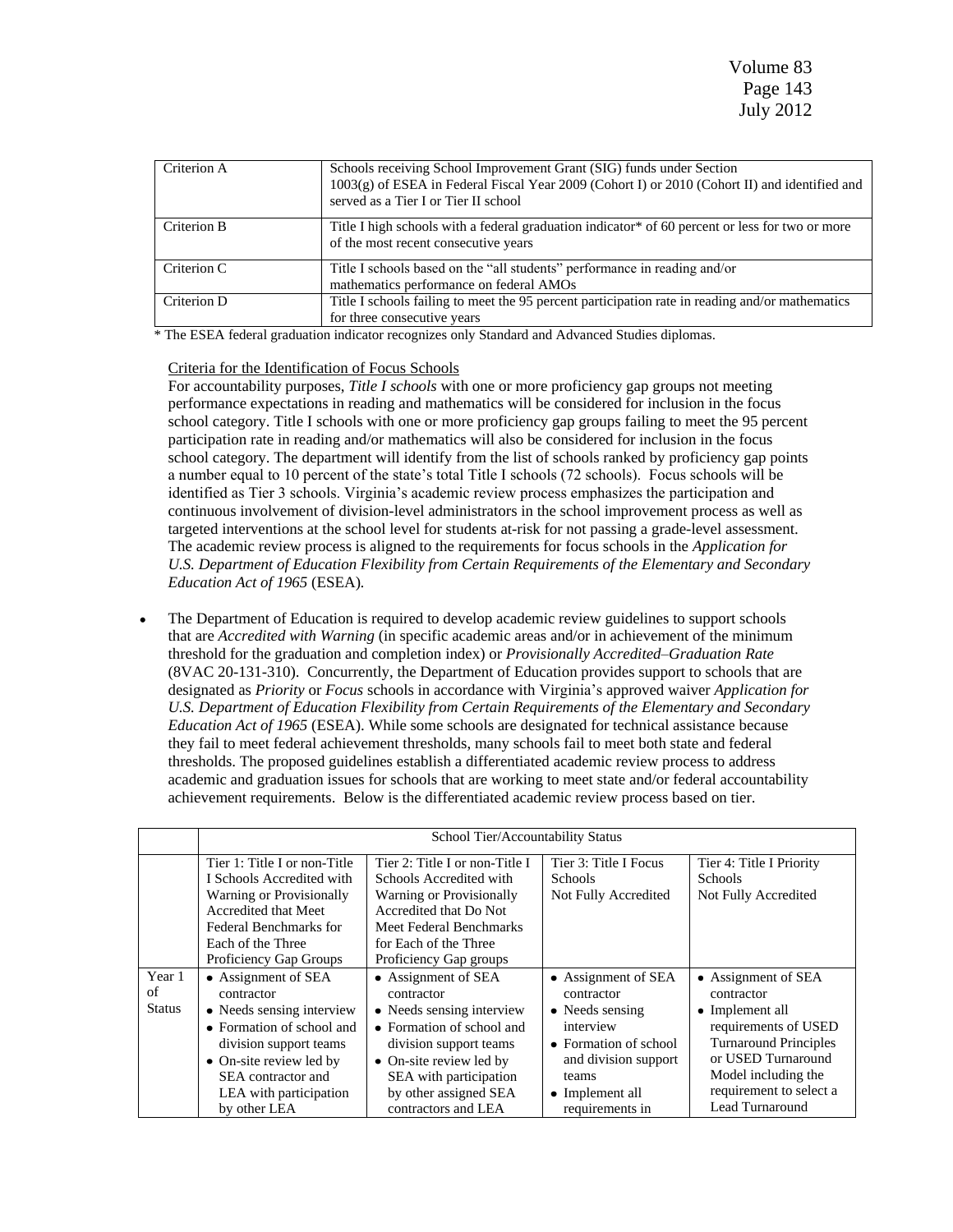Volume 83 Page 144 July 2012

|                                                | representatives on the<br>academic review team<br>• Technical assistance<br>and training on school<br>improvement planning<br>and monitoring tools<br>• Development of school<br>improvement plan and<br>aligned division goals;<br>quarterly progress<br>monitoring reports<br>• Differentiated technical<br>assistance | representatives on the<br>academic review team<br>• Technical assistance and<br>training on school<br>improvement planning<br>and monitoring tools<br>• Development of school<br>improvement plan<br>focusing on data from<br>each of the three<br>proficiency gap groups;<br>development of aligned<br>division goals; quarterly<br>progress monitoring<br>reports<br>• Differentiated technical<br>assistance | Flexibility Waiver<br>• On-site review led<br>by SEA contractor<br>with participation by<br>LEA representatives<br>on the academic<br>review team                                    | Partner (LTP)<br>• On-site review led by<br>SEA contractor with<br>participation by the<br>LTP and other LEA<br>representatives on the<br>academic review team<br>• Monthly data review<br>required                                                                             |
|------------------------------------------------|--------------------------------------------------------------------------------------------------------------------------------------------------------------------------------------------------------------------------------------------------------------------------------------------------------------------------|-----------------------------------------------------------------------------------------------------------------------------------------------------------------------------------------------------------------------------------------------------------------------------------------------------------------------------------------------------------------------------------------------------------------|--------------------------------------------------------------------------------------------------------------------------------------------------------------------------------------|---------------------------------------------------------------------------------------------------------------------------------------------------------------------------------------------------------------------------------------------------------------------------------|
| Year 2<br>and<br>Year 3<br>of<br><b>Status</b> | • Continued assignment<br>of contractor<br>• Division team and<br>school team implement,<br>monitor and modify the<br>school improvement<br>plan<br>• Differentiated technical<br>assistance provided by<br><b>OSI</b>                                                                                                   | • Continued assignment of<br>contractor<br>• Division team and school<br>team implement, monitor<br>and modify the school<br>improvement plan<br>• Differentiated technical<br>assistance provided by<br><b>OSI</b>                                                                                                                                                                                             | $\bullet$ Continued<br>assignment of<br>contractor<br>• Implement all<br>requirements in<br><b>Flexibility Waiver</b><br>• Differentiated<br>technical assistance<br>provided by OSI | • Continued assignment<br>of contractor<br>• Continue to implement<br>all requirements of<br><b>USED</b> Turnaround<br>Principles or USED<br><b>Turnaround Model</b><br>• Differentiated technical<br>assistance provided by<br><b>OSI</b><br>• Monthly data review<br>required |
| Year 4<br>of<br><b>Status</b>                  | • Move to Accreditation Denied status<br>• Develop MOU with the Board of Education                                                                                                                                                                                                                                       |                                                                                                                                                                                                                                                                                                                                                                                                                 |                                                                                                                                                                                      |                                                                                                                                                                                                                                                                                 |

The Board accepted for first review the proposed modifications to the academic review process.

## *First Review of Revised Individual Student Alternative Education Program Plan (ISAEP) Program Guidelines to Conform to HB 1061 and SB 489*

Mr. Lan Neugent, assistant superintendent for technology, career and adult education, presented this item. His presentation included the following:

 $\bullet$ The ISAEP program prepares certain secondary students to take the Tests of General Educational Development (GED**®**) while developing career and technical education skills. The *Individual Student Alternative Education Program Plan (ISAEP) Program Guidelines* were approved by the Board of Education in 2000 and revised in 2003 to more clearly and succinctly articulate the intent and components of the program.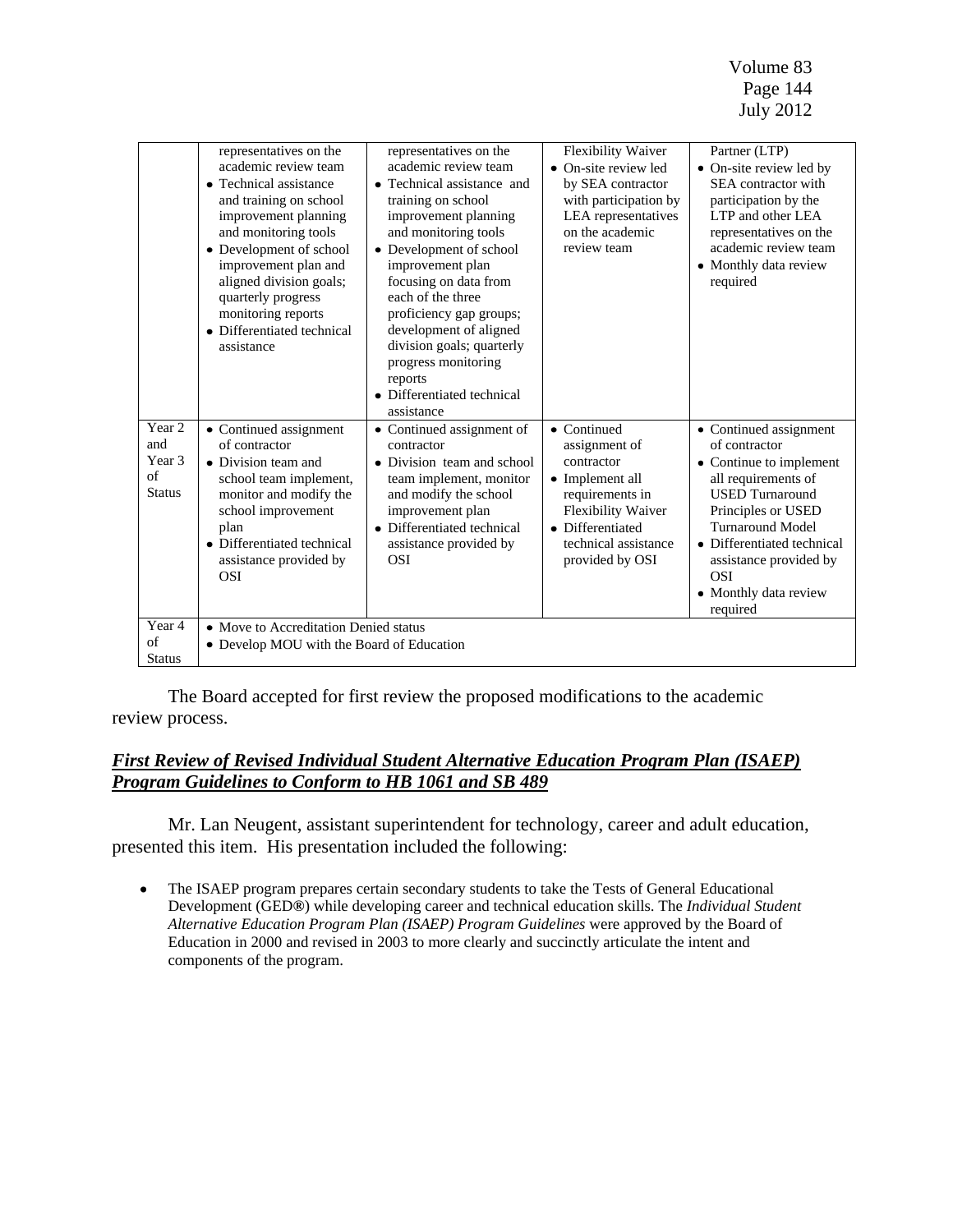Section 22.1-254 of the *Code of Virginia* states, in part, the following:

A. Except as otherwise provided in this article, every parent, guardian, or other person in the Commonwealth having control or charge of any child who will have reached the fifth birthday on or before September 30 of any school year and who has not passed the eighteenth birthday shall, during the period of each year the public schools are in session and for the same number of days and hours per day as the public schools, send such child to a public school or to a private, denominational, or parochial school or have such child taught by a tutor or teacher of qualifications prescribed by the Board of Education and approved by the division superintendent, or provide for home instruction of such child as described in [§ 22.1-254.1.](http://leg1.state.va.us/cgi-bin/legp504.exe?000+cod+22.1-254.1)

As prescribed in the regulations of the Board of Education, the requirements of this section may also be satisfied by sending a child to an alternative program of study or work/study offered by a public, private, denominational, or parochial school or by a public or private degreegranting institution of higher education. Further, in the case of any five-year-old child who is subject to the provisions of this subsection, the requirements of this section may be alternatively satisfied by sending the child to any public educational pre-kindergarten program, including a Head Start program, or in a private, denominational, or parochial educational pre-kindergarten program.

Instruction in the home of a child or children by the parent, guardian, or other person having control or charge of such child or children shall not be classified or defined as a private, denominational or parochial school.

The requirements of this section shall apply to (i) any child in the custody of the Department of Juvenile Justice or the Department of Corrections who has not passed his eighteenth birthday and (ii) any child whom the division superintendent has required to take a special program of prevention, intervention, or remediation as provided in subsection C of [§ 22.1-253.13:1](http://leg1.state.va.us/cgi-bin/legp504.exe?000+cod+22.1-253.13C1) and in [§ 22.1-254.01.](http://leg1.state.va.us/cgi-bin/legp504.exe?000+cod+22.1-254.01) The requirements of this section shall not apply to (a) any person 16 through 18 years of age who is housed in an adult correctional facility when such person is actively pursuing a general educational development (GED) certificate but is not enrolled in an individual student alternative education plan pursuant to subsection E, and (b) any child who has obtained a high school diploma or its equivalent, a certificate of completion, or a GED certificate, or who has otherwise complied with compulsory school attendance requirements as set forth in this article.

…E. Local school boards may allow the requirements of subsection A to be met under the following conditions:

For a student who is at least 16 years of age, there shall be a meeting of the student, the student's parents, and the principal or his designee of the school in which the student is enrolled in which an individual student alternative education plan shall be developed in conformity with guidelines prescribed by the Board, which plan must include:

a. Career guidance counseling;

b. Mandatory enrollment and attendance in a general educational development preparatory program or other alternative education program approved by the local school board with attendance requirements that provide for reporting of student attendance by the chief administrator of such GED preparatory program or approved alternative education program to such principal or his designee;

c. Mandatory enrollment in a program to earn a Board of Education-approved career and technical education credential, such as the successful completion of an industry certification, a state licensure examination, a national occupational competency assessment, or the Virginia workplace readiness skills assessment;

d. Successful completion of the course in economics and personal finance required to earn a Board of Education-approved high school diploma;

e. Counseling on the economic impact of failing to complete high school; and

f. Procedures for reenrollment to comply with the requirements of subsection A….

Legislative changes enacted during the 2012 General Assembly session impact ISAEP programs beginning with the 2012-2013 program year. Beginning July 1, 2012, all students enrolled in an ISAEP program must be enrolled in a program to earn a Board of Education-approved career and technical education credential and successfully complete the course in economics and personal finance required to earn a Board of Education-approved high school diploma in addition to preparing for and taking the GED® Tests. These additional requirements must be successfully completed prior to the students' completion of the ISAEP program.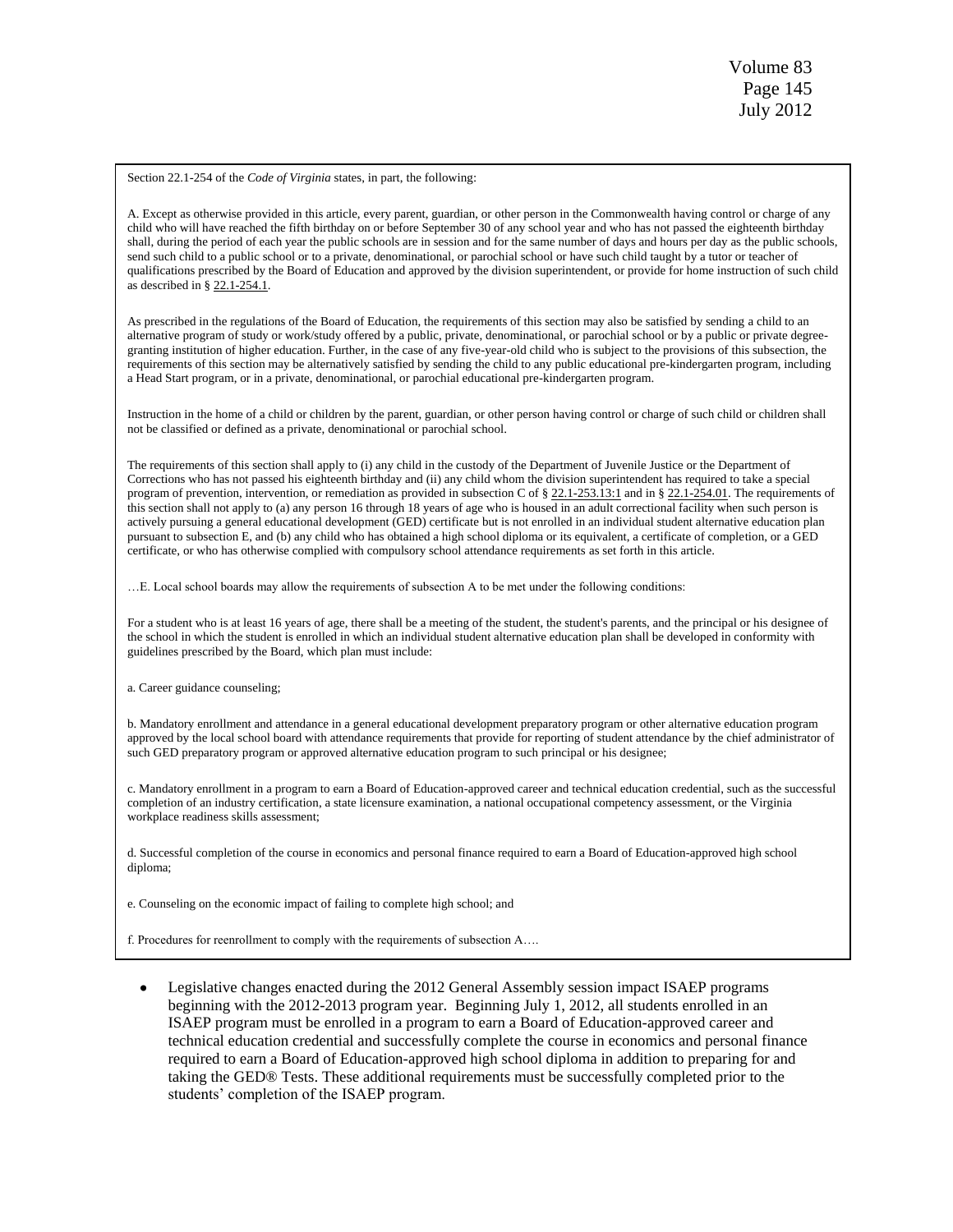Board members discussed the following data collected since 2000 on the ISAEP programs—Approximately 6,200 students are served each year through ISAEP funding; approximately 4,200 are enrolled yearly; the completion rate is approximately 28%; and the GED pass rate is approximately 3,900. Program participants include students that are unable to compete in the classroom; commonwealth challenge cadets who return to finish the program; seventeen and eighteen year-olds who are behind their peers; and those that have been incarcerated.

The Board accepted for first review the *Individual Student Alternative Education Program Plan (ISAEP) Program Guidelines.*

# *First Review of a Notice of Intended Regulatory Action (NOIRA) to Revise the Licensure Regulations for School Personnel (8 VAC 20-22-10 et seq.) as Required by House Bill 578 of the 2012 Virginia General Assembly to Establish a License and Eligibility Criteria for Teachers Who Teach Only Online Courses*

Mrs. Patty Pitts, assistant superintendent for teacher education and licensure, presented this item. Her presentation included the following:

[House](http://lis.virginia.gov/cgi-bin/legp604.exe?121+sum+HB578) Bill 578 was approved during the 2012 General Assembly Session. The legislation became  $\bullet$ effective July 1, 2012. As amended by that bill, Section [22.1-298.1](http://lis.virginia.gov/cgi-bin/legp604.exe?000+cod+22.1-298.1) of the *Code of Virginia* states:

The Board of Education shall prescribe by regulation the licensure requirements for teachers who teach only online courses, as defined in § [22.1-212.23.](http://lis.virginia.gov/cgi-bin/legp604.exe?000+cod+22.1-212.23) Such license shall be valid only for teaching online courses. Teachers who hold a five-year renewable license issued by the Board of Education may teach online courses for which they are properly endorsed.

- As the options available to Virginia's public school students through virtual learning programs  $\bullet$ continue to expand, requirements for teachers assigned to teach only online courses need to be addressed. The Board of Education's *Licensure Regulations for School Personnel* do not specifically address requirements for teachers who teach only online courses. The legislation requires the establishment of a license and criteria for obtaining the license.
- The amendment to these regulations, as prescribed in HB578, will assure that the *Licensure Regulations for School Personnel* will address licensure for teachers assigned to teach only online courses, further ensuring educational quality for Virginia's public school students.

The Board accepted for first review the Notice of Intended Regulatory Action.

## *First Review of Revised Guidelines for Uniform Performance Standards and Evaluation Criteria for Superintendents*

Mrs. Patty Pitts also presented this item. Mrs. Pitts thanked the Department of Education staff, especially recognizing Dr. Mark Allan, director of licensure, and Dr. Wright; Dr. James Stronge and Jenny Tomlinson, College of William and Mary; and the work group members for helping to develop the revised *Guidelines for Uniform Performance Standards, and Evaluation Criteria for Superintendents*.

Mrs. Pitt's presentation included the following: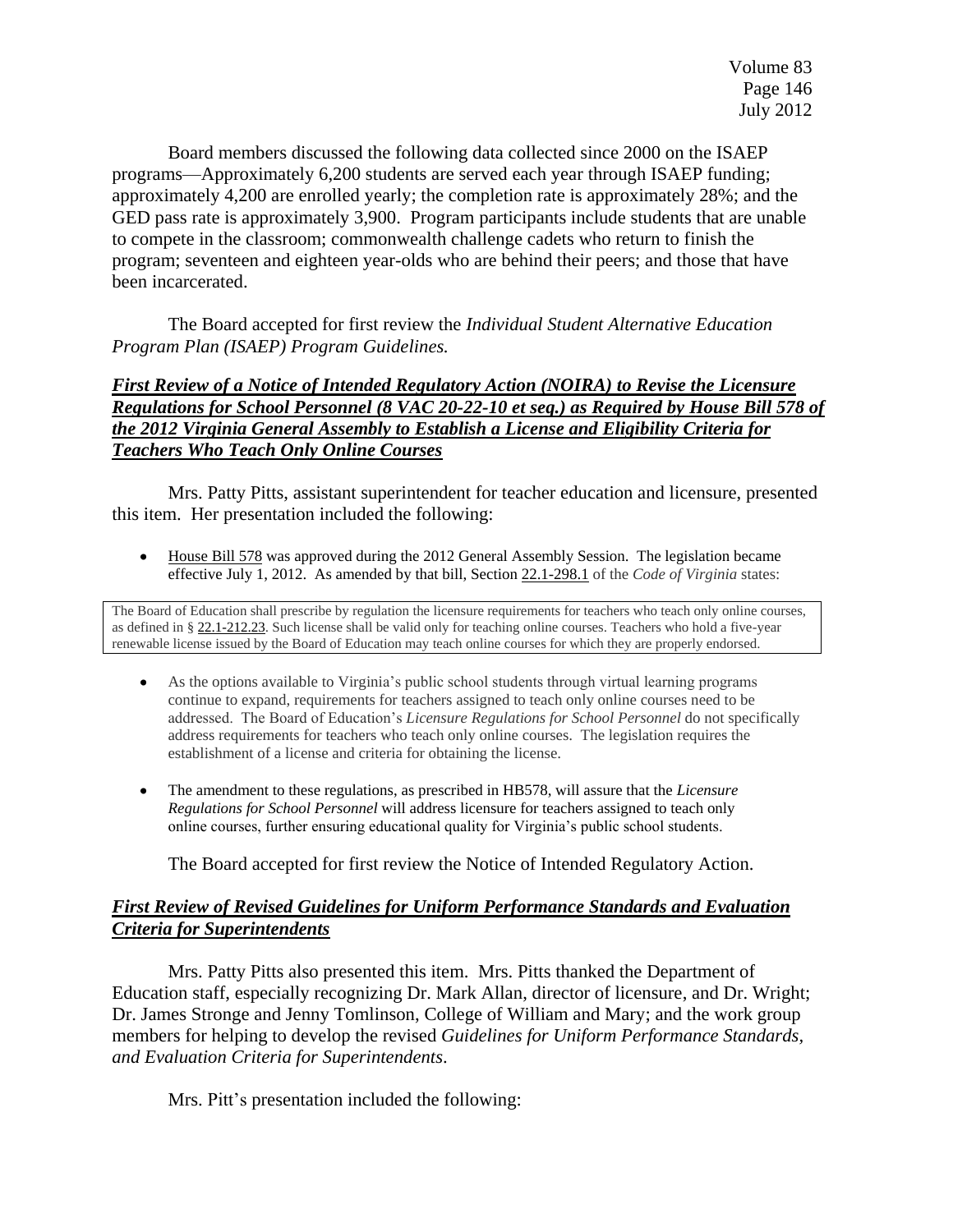- The Virginia Department of Education established a work group to conduct a comprehensive study of superintendent evaluation in spring 2012. The work group included principals, teachers, superintendents, a human resources representative, a parent representative, and representatives from professional organizations (Virginia Association of Elementary School Principals, Virginia Association of Secondary School Principals, Virginia Association of School Superintendents, Virginia Education Association, Virginia School Boards Association, and the Virginia Parent Teacher Association), expert consultants, and Department of Education personnel.
- The goals of the superintendent evaluation work group were to:
	- $\checkmark$  develop and recommend policy revisions related to superintendent evaluation, as appropriate;
	- $\checkmark$  compile and synthesize current research related to superintendent evaluation and superintendent performance standards;
	- $\checkmark$  examine existing state law, policies, and procedures relating to superintendent evaluation;
	- $\checkmark$  establish the use of multiple data sources for documenting performance, including opportunities for superintendents to present evidence of their own performance as well as student growth;
	- $\checkmark$  develop a procedure for conducting performance reviews that stresses accountability, promotes professional improvement, and increases superintendents' involvement in the evaluation process;
	- $\checkmark$  revise existing documents developed to support superintendent evaluation across Virginia, including the *Guidelines for Uniform Performance Standards for Teachers, Administrators, and Superintendents* to reflect current research and embed student growth as a significant factor of superintendent evaluation protocols; and
	- $\checkmark$  examine the use of superintendent evaluation to improve student achievement.
- The *Guidelines for Uniform Performance Standards and Evaluation Criteria for Superintendents* sets forth seven performance standards for all Virginia superintendents. Pursuant to state law, superintendent evaluations must be consistent with the following performance standards (objectives) :

Performance Standard 1: Mission, Vision, and Goals

The superintendent works with the local school board to formulate and implement the school division's mission, vision, and goals to promote student academic progress.

#### Performance Standard 2: Planning and Assessment

The superintendent strategically gathers, analyzes, and uses a variety of data to guide planning and decision-making consistent with established guidelines, policies, and procedures that result in student academic progress.

#### Performance Standard 3: Instructional Leadership

The superintendent fosters the success of all teachers, staff, and students by ensuring the development, communication, implementation, and evaluation of effective teaching and learning that leads to student academic progress and school improvement.

Performance Standard 4: Organizational Leadership and Safety The superintendent fosters the safety and success of all teachers, staff, and students by supporting, managing, and evaluating the division's organization, operation, and use of resources.

Performance Standard 5: Communication and Community Relations The superintendent fosters the success of all students through effective communication with stakeholders.

#### Performance Standard 6: Professionalism

The superintendent fosters the success of teachers, staff, and students by demonstrating professional standards and ethics, engaging in continuous professional development, and contributing to the profession.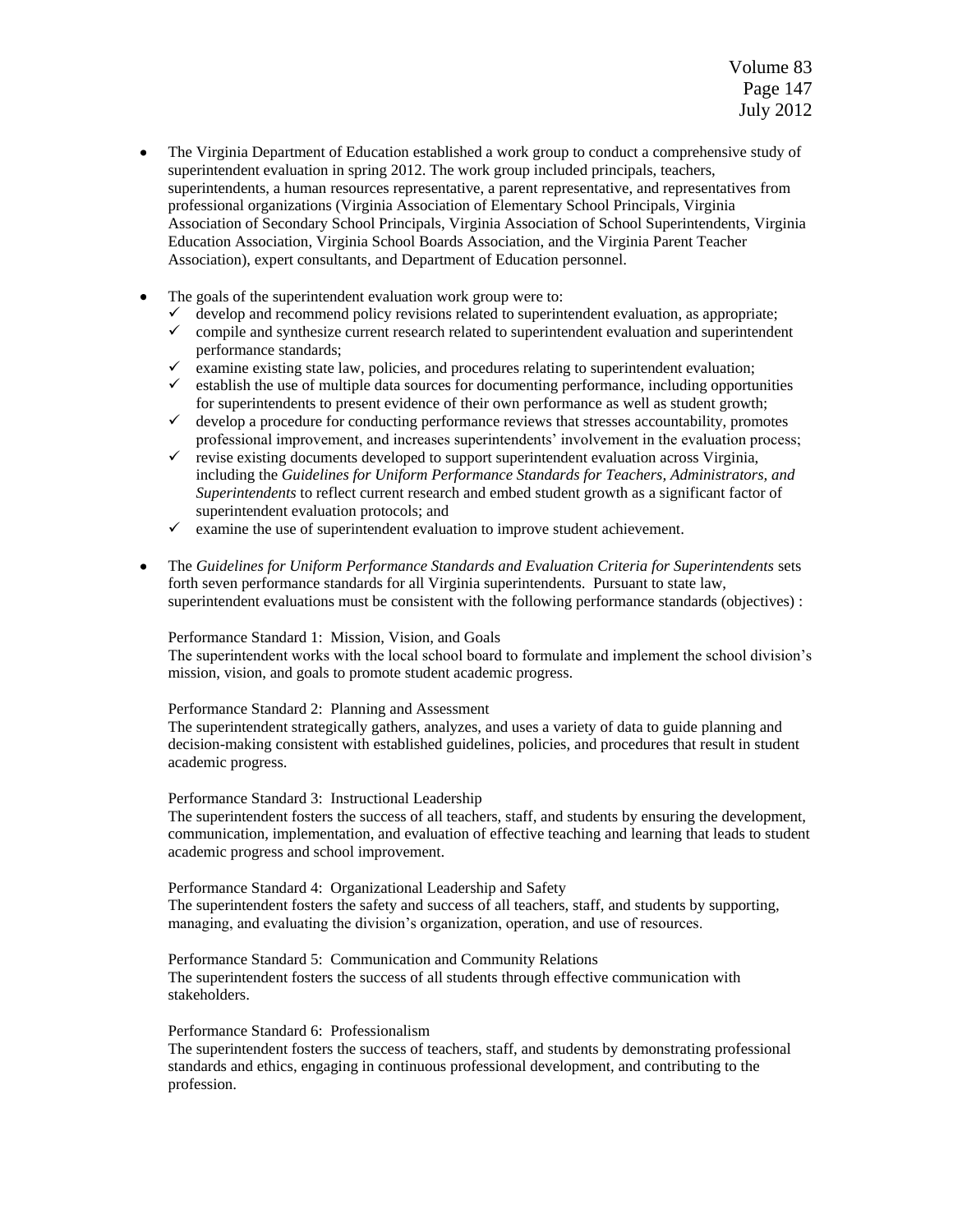Performance Standard 7: Divisionwide Student Academic Progress The superintendent's leadership results in acceptable, measurable divisionwide student academic progress based on established standards.

Board members noted the need for local school board members to receive training in the revised evaluation standards.

Board members appreciated the representation on the Virginia Superintendent Evaluation Work Group. The work group consisted of principals, teachers, superintendents, human resource representatives, parent representatives, and representatives from professional organizations (Virginia Association of Elementary School Principals, Virginia Association of Secondary School Principals, Virginia Association of School Superintendents, Virginia Education Association, Virginia School Boards Association, and the Virginia Parent Teacher Association), expert consultants, and Department of Education personnel.

Dr. Wright acknowledged the revised guidelines as a consensus document, which was the result of inclusive discussions amongst members of the work group. She also acknowledged organizations in attendance who participated in the work group including Wendell Roberts, Virginia School Boards Association; Steve Staples, Virginia Association of School Superintendents; and Jim Baldwin, Virginia Association of Elementary School Superintendents.

The Board accepted for first review the *Guidelines for Uniform Performance Standards and Evaluation Criteria for Superintendents,* to become effective on July 1, 2014; however, school boards and divisions are authorized to implement the guidelines and standards prior to July 1, 2014

# *First Review of Proposed Revisions to the Advancing Virginia's Leadership Agenda Guidance Document: Standards and Indicators for School Leaders and Documentation for the Principal of Distinction (Level II) Administration and Supervision Endorsement*

Mrs. Patty Pitts presented this item. Her presentation included the following:

- On February 23, 2012, the Board approved revised *Guidelines for Uniform Performance Standards and Evaluation Criteria for Principals*. As a result of these Board approved revisions, the *Advancing Virginia's Leadership Agenda Guidance Document: Standards and Indicators for School Leaders and Documentation for the Principal of Distinction (Level II) Administration and Supervision Endorsement*  document needs to be revised to align with the 2012 *Guidelines for Uniform Performance Standards and Evaluation Criteria for Principals*.
- The Virginia Department of Education established a work group to align the *Advancing Virginia's Leadership Agenda Guidance Document: Standards and Indicators for School Leaders and Documentation for the Principal of Distinction (Level II) Administration and Supervision Endorsement*  document with the 2012 *Guidelines for Uniform Performance Standards and Evaluation Criteria for Principals*. The work group met on April 3, 2012, and included representatives from professional organizations (Virginia Association of Elementary School Principals, Virginia Association of Secondary School Principals, Virginia Association of School Superintendents, Virginia Education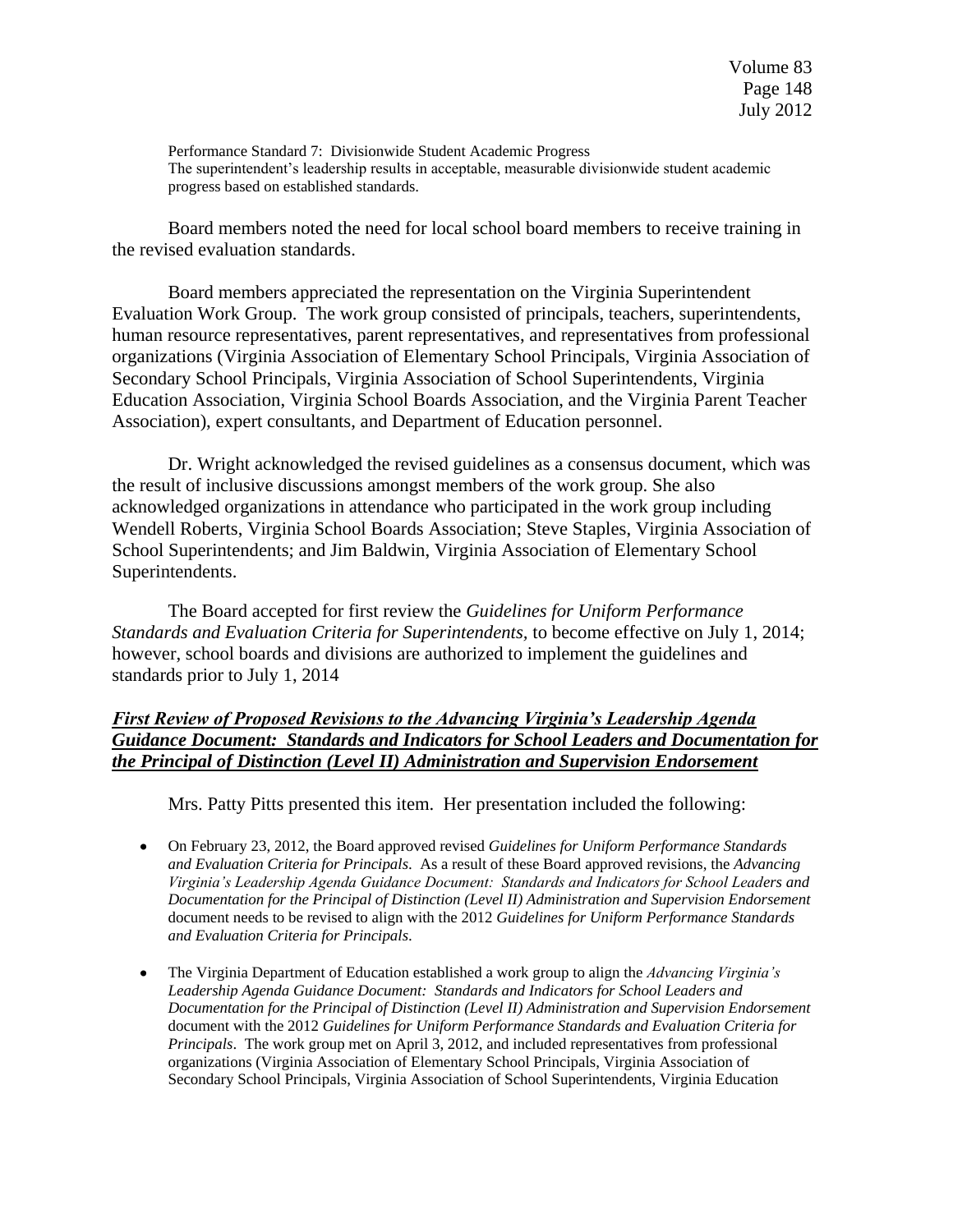Association, and the Virginia School Boards Association), an expert consultant, and Department of Education personnel.

The proposed revisions to the *Advancing Virginia's Leadership Agenda Guidance Document: Standards and Indicators for School Leaders and Documentation for the Principal of Distinction (Level II) Administration and Supervision Endorsement* document has three major components. They are as follows:

Performance Standards for School Leaders: The revised uniform performance standards for principals (principals and assistant principals) articulate the expectations of principals in the Commonwealth's schools. They describe the functions of the position that can be used to judge the effectiveness of principals and focus assessment efforts on self-growth, instructional effectiveness, and improvement of overall performance. There are seven performance standards: Instructional Leadership, School Climate, Human Resources Management, Organizational Management, Communication and Community Relations, Professionalism, and Student Academic Progress.

Performance Indicators: The performance indicators developed for each of the seven performance standards are based on the two-tiered endorsement model. Level I indicators reflect proficient performance for school leaders who serve in the roles of assistant principals and principals. Level II is an optional endorsement, and the indicators reflect examples of distinguished performance by principals.

The *Licensure Regulations for School Personnel* set forth the requirements to achieve the Principal of Distinction (Level II) administration and supervision endorsement. A building-level administrator may seek the Principal of Distinction (Level II) administration and supervision preK-12 endorsement after successfully serving as a building-level administrator for at least five years in a public school or accredited nonpublic school and successfully completing a formal induction program as a principal or assistant principal. In order to earn the Principal of Distinction (Level II) administration and supervision endorsement, the principal must meet two or more of the following criteria as specified by the Board of Education and documented in a Department of Education approved format and be recommended by the employing Virginia school division superintendent:

- 1. Evidence of improved student achievement;
- 2. Evidence of effective instructional leadership;
- 3. Evidence of positive effect on school climate or culture;
- 4. Earned doctorate in educational leadership or evidence of formal professional development in the areas of school law, school finance, supervision, human resource management, and instructional leadership; or
- 5. Evidence of completion of a high-quality professional development project designed by the division superintendent.

The performance expected for the Principal of Distinction (Level II) administration and supervision endorsement involves creating a systemic framework for school processes that become integrated into the school's culture and are sustainable beyond a principal's tenure. Inherent in the Principal of Distinction (Level II) performance indicators is the skill to responsively meet student needs, create collaborative work environments for teachers, engage constituencies in school improvement efforts, and foster a commitment to learning-centered schools.

Documentation for the Principal of Distinction (Level II) Administration and Supervision PreK-12 Endorsement:Principals have the option of seeking the Principal of Distinction (Level II) administration and supervision prek-12 endorsement. Candidates for this "Principal of Distinction" status must hold a Level I endorsement (unrestricted), have five years of successful service as a building-level administrator, meet two of the five criteria specified by the Board of Education, completed a formal induction program or an alternative activity described in the guidelines, and be recommended by their employing Virginia school division superintendent. Principals who seek the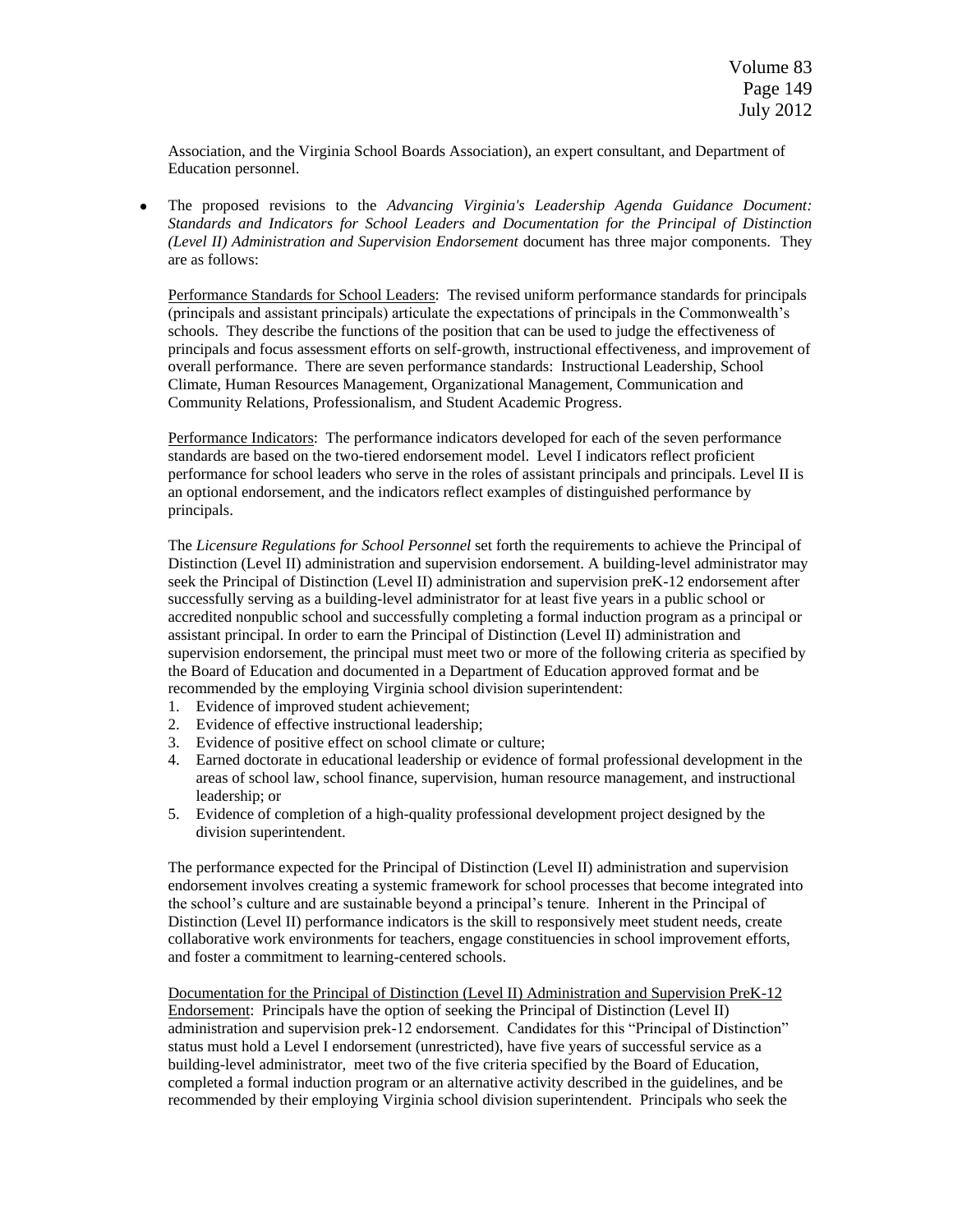Principal of Distinction (Level II) administration and supervision endorsement must submit a written notice of their intent to seek the endorsement to their division superintendent.

A completed portfolio would be submitted to the superintendent for review and determination of whether the principal met all requirements. The superintendent may request the recommendation of a review panel serving in an advisory capacity to determine if sufficient evidence has been presented to support the Principal of Distinction (Level II) administration and supervision endorsement. Panels could be constituted within the division or across regional areas of the state. At least one outside reviewer is advisable to lend creditability to the process. The review panel would make their recommendation for granting or denying the Principal of Distinction (Level II) administration and supervision endorsement and the rationale for the decision to the superintendent. The division superintendent's recommendation will be required for the Principal of Distinction (Level II) administration and supervision endorsement.

The Board accepted for first review the *Advancing Virginia's Leadership Agenda Guidance Document: Standards and Indicators for School Leaders and Documentation for the Principal of Distinction (Level II) Administration and Supervision Endorsement*.

### *First Review of Proposed Board of Education Meeting Dates for the 2013 Calendar Year*

Mrs. Melissa Luchau, director for board relations, presented this item. Her presentation included the following:

- In recent years, the Board of Education has met monthly except for the months of August and December. Meetings are typically held on the fourth Thursday of the month, although this is not a requirement. Exceptions are the January meeting, which is held early in the month to coincide with the opening of the General Assembly session, and the November meeting, which is scheduled to avoid meeting during Thanksgiving week. The April meeting is typically a two-day planning session.
- In addition to the monthly business meetings, the President may call special meetings of the full Board of Education and its committees, as deemed necessary. Unless otherwise announced by the President, all Board of Education meetings will be held in the Jefferson Conference Room on the 22nd floor of the James Monroe Building, 101 North 14th Street, Richmond, Virginia 23219.
- The proposed meeting dates for 2013 are as follows:

Thursday, January 10, 2013 Thursday, February 28, 2013 Thursday, March 28, 2013 Wednesday-Thursday, April 24-25, 2013 Thursday, May 23, 2013 Thursday, June 27, 2013 Thursday, July 25, 2013 Thursday, September 26, 2013 Thursday, October 24, 2013 Thursday, November 21, 2013

The Board received for first review the proposed schedule of meeting dates for the 2013 calendar year.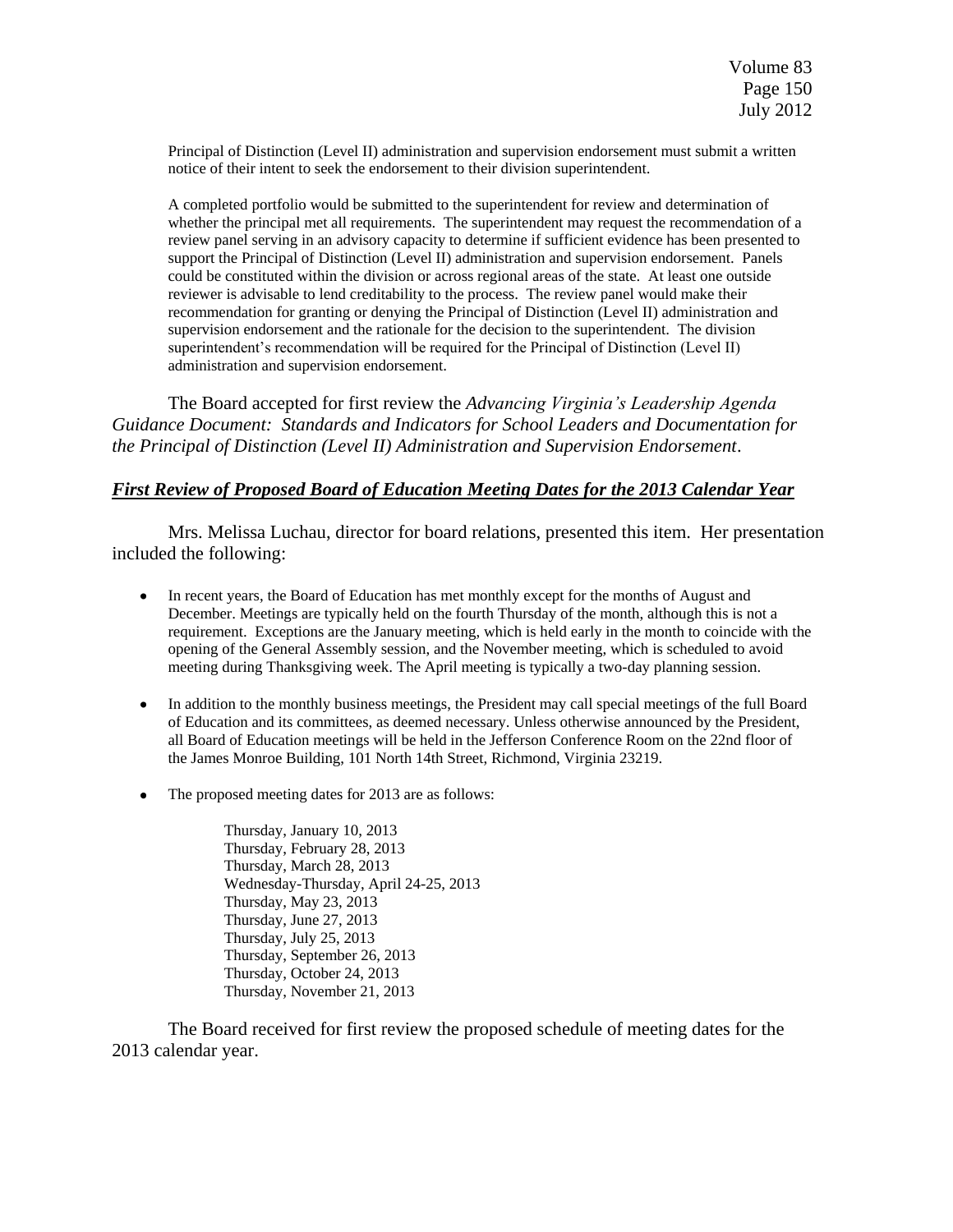# *Report on Changes to the Virginia Alternate Assessment Program (VAAP) for the 2012- 2013 School Year*

Mrs. Shelley Loving-Ryder, assistant superintendent for student assessment and school improvement, presented this item. Dr. Wright introduced Mr. John Eisenberg, the new assistant superintendent for the division of special education and students services. Mr. Eisenberg assisted Mrs. Loving-Ryder in the presentation. The presentation included the following:

Planned Changes to the Virginia Alternate Assessment Program (VAAP)

#### Changes in 2014-2015

In 2014-2015 Virginia will implement a new online alternate assessment program for students with significant cognitive disabilities to replace the current "Collections of Evidence" in reading, writing, and mathematics.

#### Online Alternate Assessment

- The online alternate assessment is being developed by the Dynamic Learning Maps (DLM) Alternate Assessment System Consortium.
- DLM Consortium includes 13 states.
- The DLM Assessment is based on research on how students with significant cognitive disabilities learn.

#### DLM Alternate Assessment

• The DLM system is designed to map a student's learning throughout the year. The system will use items and tasks that are embedded in day-to-day instruction. In this way, testing happens as part of instruction, which both informs teaching and benefits students.

#### DLM Essential Elements

- The essential elements are specific statements of the content and skills that are expected of students with significant cognitive disabilities in reading, mathematics, and writing.
- They are linked to the grade level Common Core State Standards (CCSS) and to the Standards of Learning  $\bullet$ (SOL).

### DLM Benefits

- Online format for reading, writing, and mathematics will address the intensive time and labor associated with current VAAP for these content areas.
- Computer adaptive feature will ensure that students are administered tasks/items appropriate to their ability levels.
- Support and contribution of multi-state consortium will address NCLB technical requirements critical to  $\bullet$ peer review.

### DLM Implementation Time

- By 2014-15, the DLM will be fully implemented in the areas of reading, mathematics, and writing.
- History and science will continue to be offered as an evidence-based assessment.  $\bullet$

#### 2012-2013 VAAP Changes

- New tests in reading, writing, and science, based on SOL adopted in 2012.
- New Aligned Standards of Learning (ASOL) will also be needed for VAAP because of the changes in content.
- To support the transition to DLM, ASOL in reading, writing, and mathematics will be based on the DLM content.
- Science ASOL will change to reflect the new 2010 Science Standards of Learning.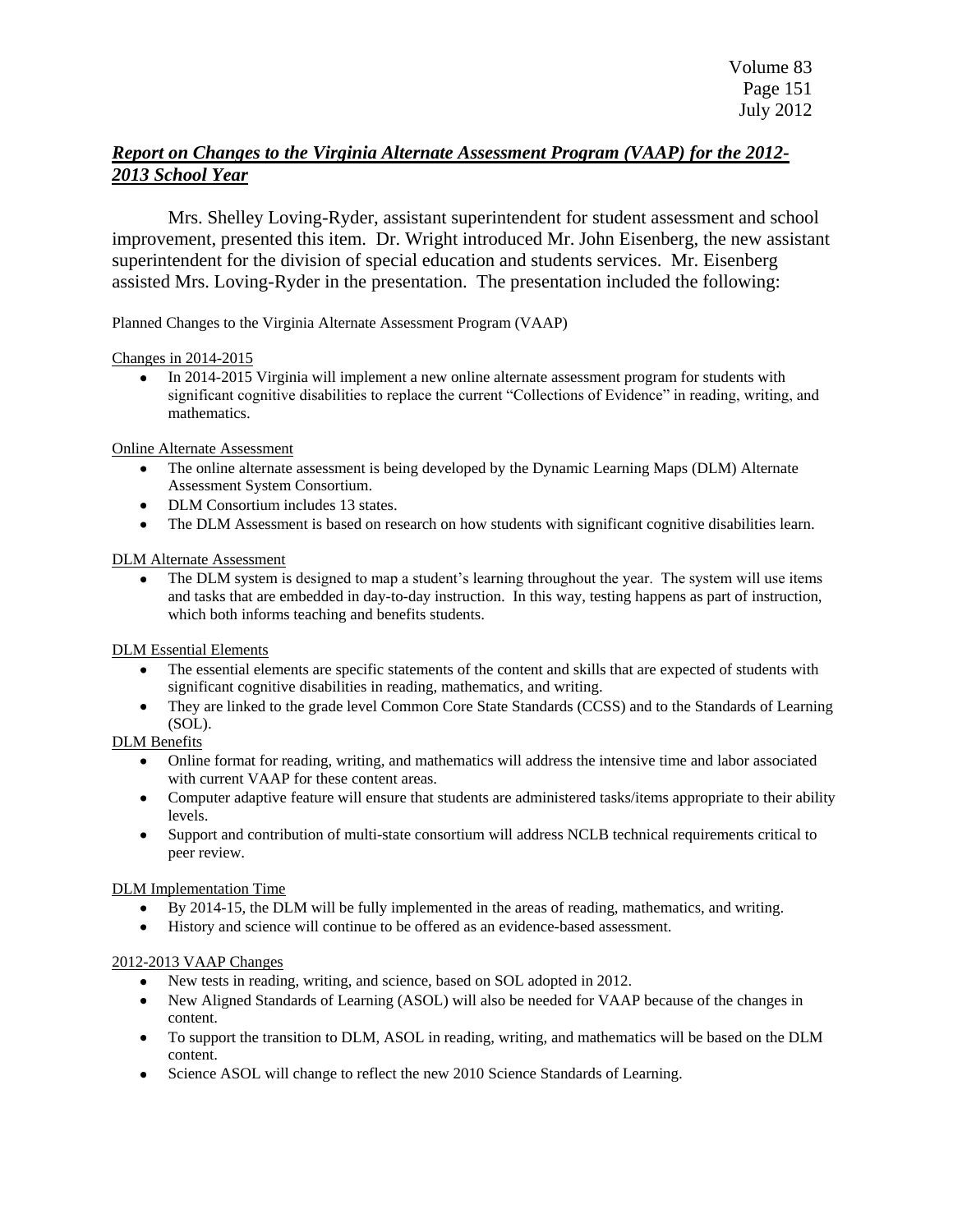Volume 83 Page 152 July 2012

#### Changes in the Selection of ASOL

- As another component of the transition to DLM, teachers must select an ASOL listed at the student's grade of enrollment for reading, writing, mathematics, and science.
- Teachers will not be allowed to select ASOL at a higher or lower grade level for these content areas.

#### Levels of Performance

- Beginning in 2012-2013, teachers will be allowed to determine the level of performance for ASOL in reading, writing, mathematics, and science.
- Levels of performance will provide flexibility for instruction and assessment.
- Level I: Student demonstrates the ASOL with significant support and modification.
- Level II: Student partially demonstrates the ASOL.
- Level III: Student fully demonstrates the ASOL.

#### What about VAAP History?

- History/Social Science ASOL will not change in 2012-2013.
- Teachers will be allowed to select ASOL at a higher or lower grade level than the student's grade level of enrollment.
- Levels of performance will not apply.

During the discussion it was noted that the following states were included in the DLM Consortium: Iowa, Kansas, Michigan, Mississippi, Missouri, New Jersey, North Carolina, Oklahoma, Utah, Virginia, Washington, West Virginia, and Wisconsin. Washington and Virginia joined the DLM Consortium after the award was funded.

The Board received the report.

### *DISCUSSION OF CURRENT ISSUES*

Mr. Foster noted the acceptance of Virginia's application for U. S. Department of Education flexibility from certain requirements of the *Elementary and Secondary Education Act of 1965* (ESEA).

Dr. Wright indicated that based on the approval of Virginia's request for ESEA flexibility, the VDOE has established revised annual measureable objectives (AMOs) for federal accountability using the methodology described in Principle 2, Section 2.B, of the approved application.

Under the provisions of Virginia's approved ESEA flexibility plan, schools and divisions will be required to reduce failure rates in reading and mathematics over the next six years for all students, each proficiency gap group, and each individual subgroup in order to meet federal accountability requirements. Additionally, high schools will need to meet the federal graduation indicator.

For English/reading, the AMO targets for this year were established for each group using test results from 2010-2011. The English/reading targets will be recalculated for accountability ratings in 2013-2014 (2012-2013 assessment year) and for subsequent school years based on the results of the new English/reading assessments administered in 2012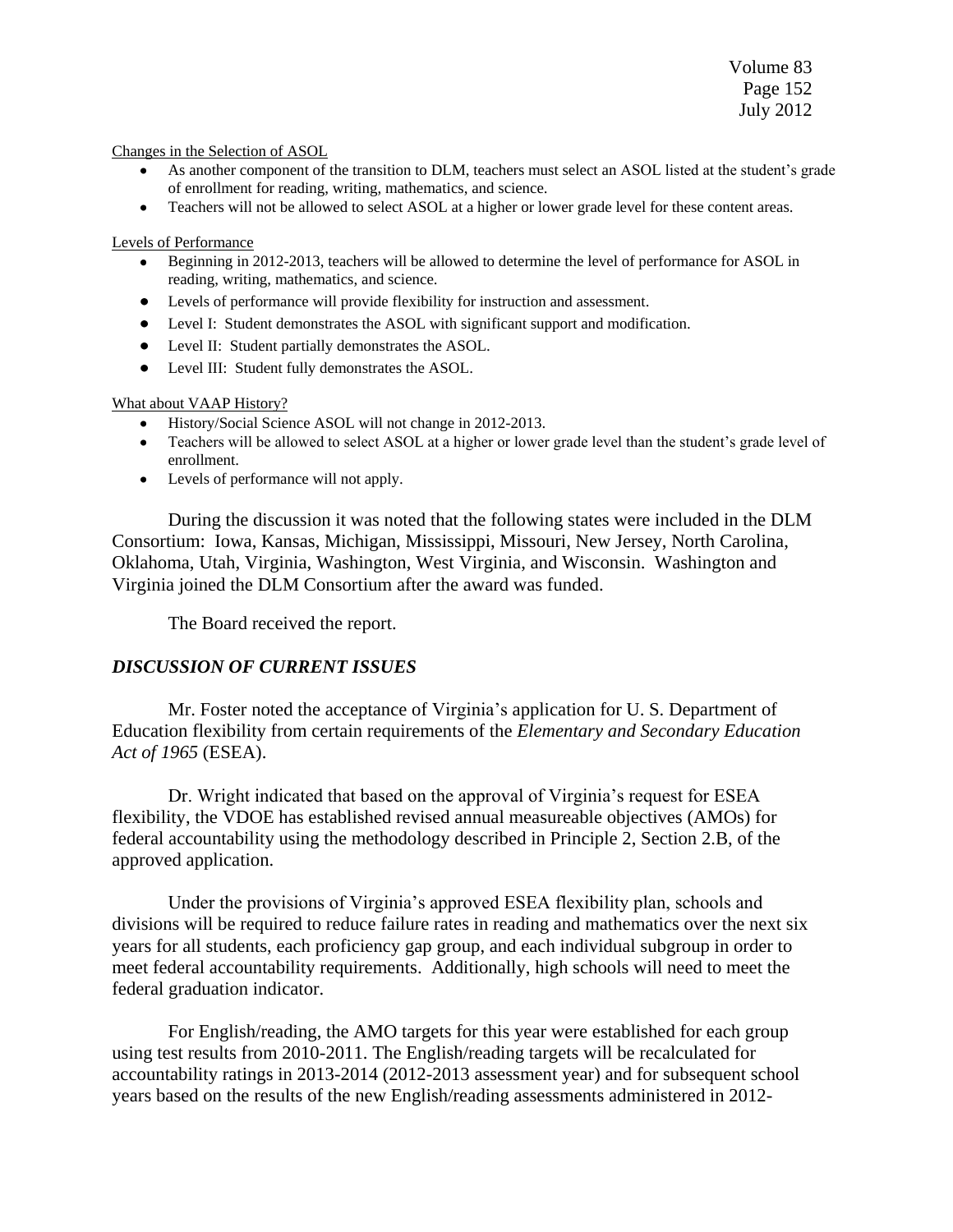2013. For mathematics, the AMO targets for each group were established using results from the administration of the new mathematics assessments in 2011-2012.

The Board met for dinner on Wednesday, July 25, 2012, at the Crowne Plaza Hotel with the following members present: Mrs. Atkinson, Mr. Braunlich, Dr. Cannaday, Mr. Foster, Ms. Mack, and Mrs. Sears. Members discussed pending Board agenda items. No votes were taken, and the dinner meeting ended at 9:00 p.m.

## *EXECUTIVE SESSION*

Dr. McLaughlin made a motion to go into executive session under *Virginia Code* Section 2.2-3711.A.41, for discussion and consideration by the Board of Education of records relating to denial, suspension, or revocation of teacher licenses. The motion was seconded by Mrs. Atkinson and carried unanimously. The Board went into executive session at Noon.

Dr. McLaughlin made a motion that the Board reconvene in open session. The motion was seconded by Mr. Foster and carried unanimously. The Board reconvened at 12:45 p.m.

Dr. McLaughlin made a motion that the Board certify by roll-call vote that to the best of each member's knowledge, (1) only matters lawfully exempted from open meeting requirements under the Freedom of Information Act were discussed, and (2) only matters identified in the motion to have the closed session were discussed. The motion was seconded by Mr. Foster and carried unanimously.

Board roll call: Ms. Mack – Yes Mr. Braunlich – Yes Mr. Foster – Yes Dr. McLaughlin – Yes Dr. Cannaday – Yes Mrs. Sears – Yes Mrs. Atkinson – Yes

The following motions were made:

- Mrs. Sears made a motion to revoke license of Marc Andreas Allmond. The motion was seconded by Mrs. Atkinson and carried unanimously.
- Dr. Cannaday made a motion to revoke license of Reginald L. Brown. The motion was seconded by Mrs. Atkinson and carried unanimously.
- Mr. Braunlich made a motion to revoke license of Kathleen K. Cawthorne. The motion was seconded by Mrs. Sears and carried unanimously.
- Mr. Braunlich made a motion to revoke license of Cedric Dion Cradle, Sr. The motion was seconded by Ms. Mack and carried unanimously.